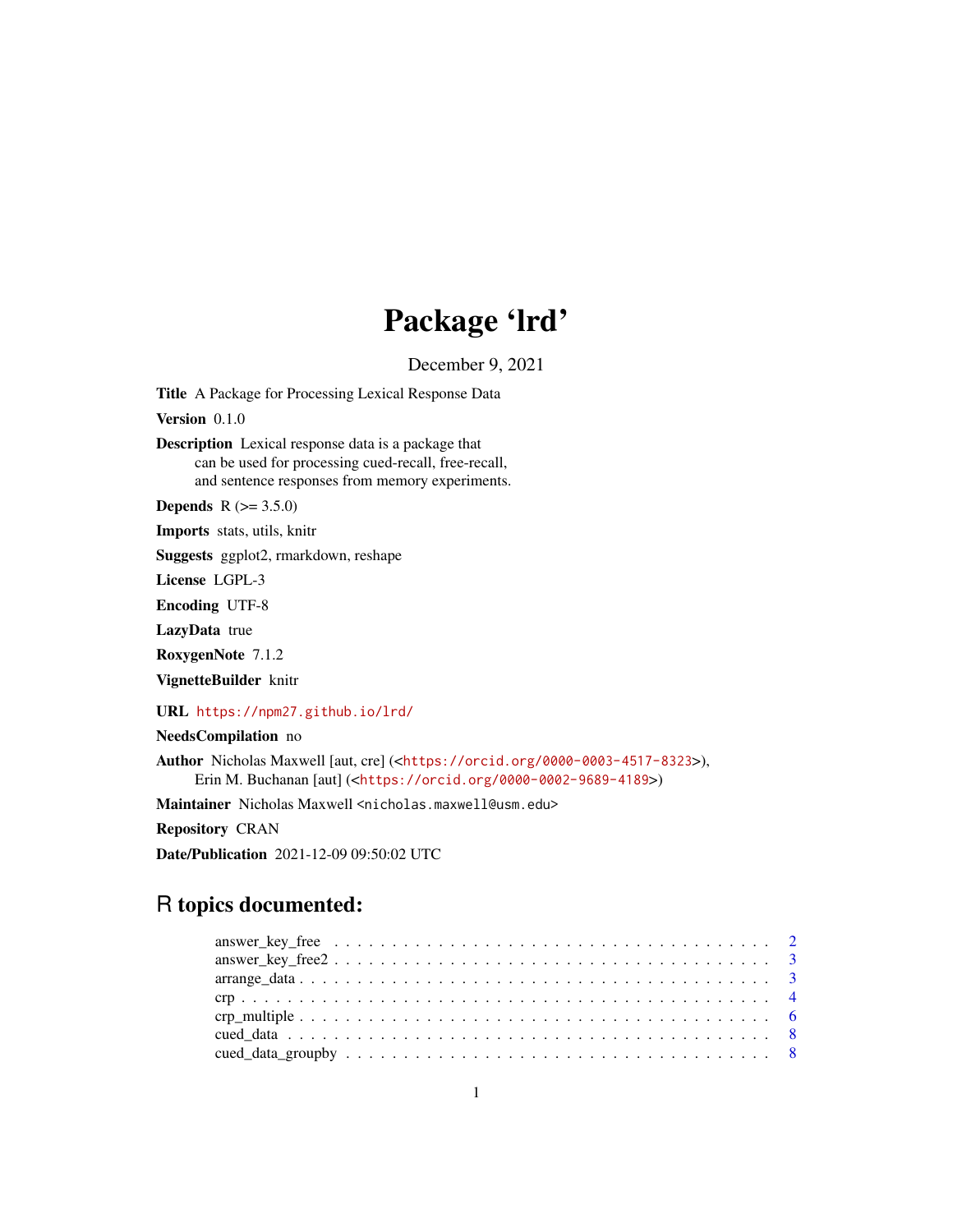<span id="page-1-0"></span>

| $prop\_correct\_multiple \dots \dots \dots \dots \dots \dots \dots \dots \dots \dots \dots \dots \dots \dots \dots \dots \dots \dots$ |  |
|---------------------------------------------------------------------------------------------------------------------------------------|--|
|                                                                                                                                       |  |
|                                                                                                                                       |  |
|                                                                                                                                       |  |
|                                                                                                                                       |  |
|                                                                                                                                       |  |
|                                                                                                                                       |  |
|                                                                                                                                       |  |

#### **Index** [29](#page-28-0)

answer\_key\_free *Answer Key Example Data*

# Description

Dataset that includes the answer key for free recall data. Pair with the wide\_data dataset for examples.

# Usage

```
data(answer_key_free)
```
# Format

A data frame of answers for a free recall test

Answer\_Key: a list of free recall answers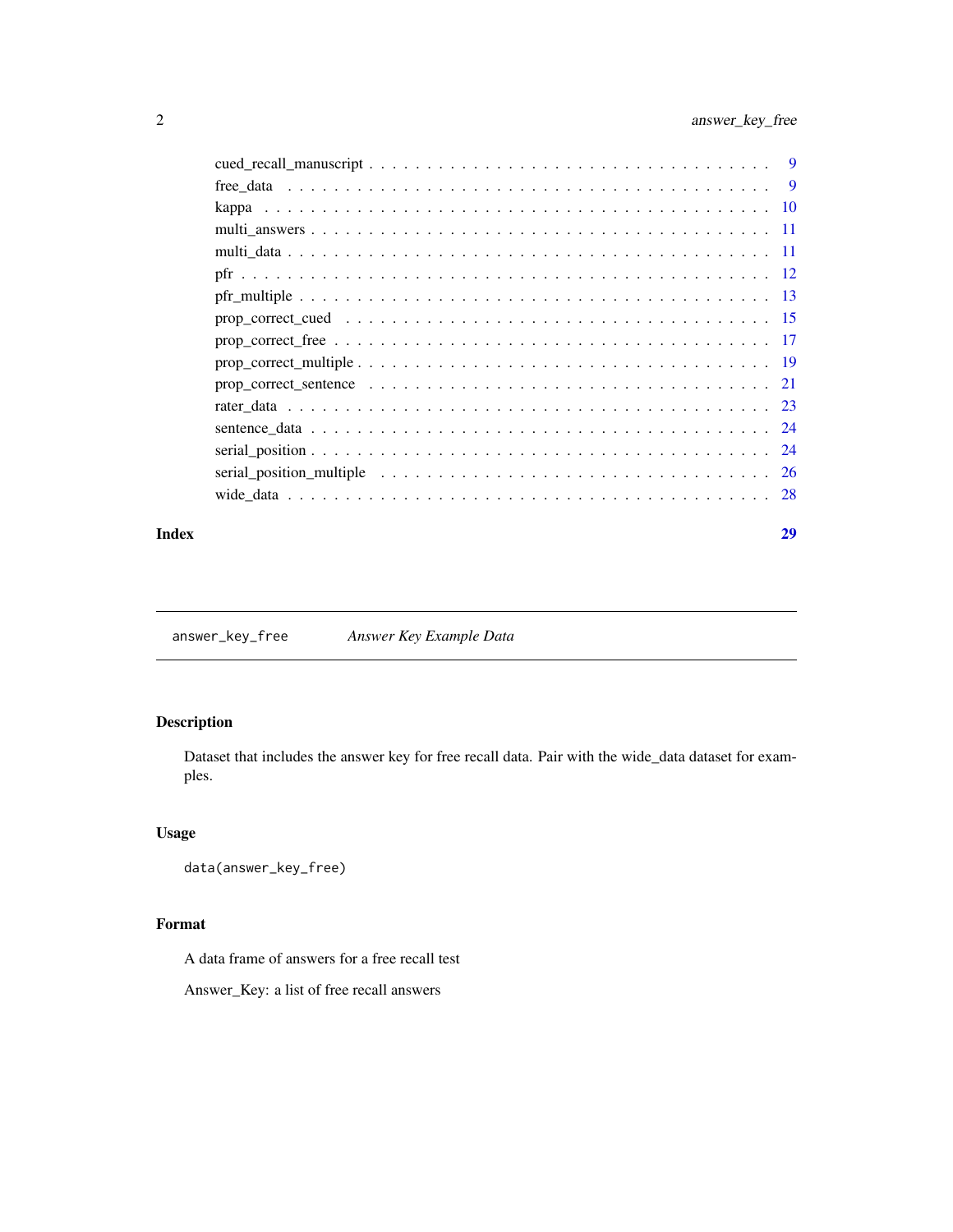<span id="page-2-0"></span>Dataset that includes the answer key for free recall data. Pair with the free\_data dataset for examples.

## Usage

data(answer\_key\_free2)

# Format

A data frame of answers for a free recall test

Answer\_Key: a list of free recall answers

arrange\_data *Arrange Data for Free Recall Scoring*

# Description

This function takes wide format free recall data where all responses are stored in the same cell and converts it to long format.

# Usage

arrange\_data(data, responses, sep, id, repeated = NULL)

# Arguments

| data      | a dataframe of the variables you would like to return. Other variables will be<br>included in the returned output in long format if they represent a one to one<br>match with the participant ID. If you have repeated data, please use the repeated<br>argument or run this function several times for each trial. |
|-----------|---------------------------------------------------------------------------------------------------------------------------------------------------------------------------------------------------------------------------------------------------------------------------------------------------------------------|
| responses | a column name in the data frame that contains the participant answers for each<br>item in quotes (i.e., "column")                                                                                                                                                                                                   |
| sep       | a character separating each response in quotes - example: ",".                                                                                                                                                                                                                                                      |
| id        | a column name containing participant ID numbers from the original data frame                                                                                                                                                                                                                                        |
| repeated  | (optional) a single column name or set of columns that indicate repeated mea-<br>sures columns you would like to keep with the data. You should include all<br>columns that are not a one to one match with the subject ID (i.e., participants<br>saw multiple trials). Please see our vignette for an example.     |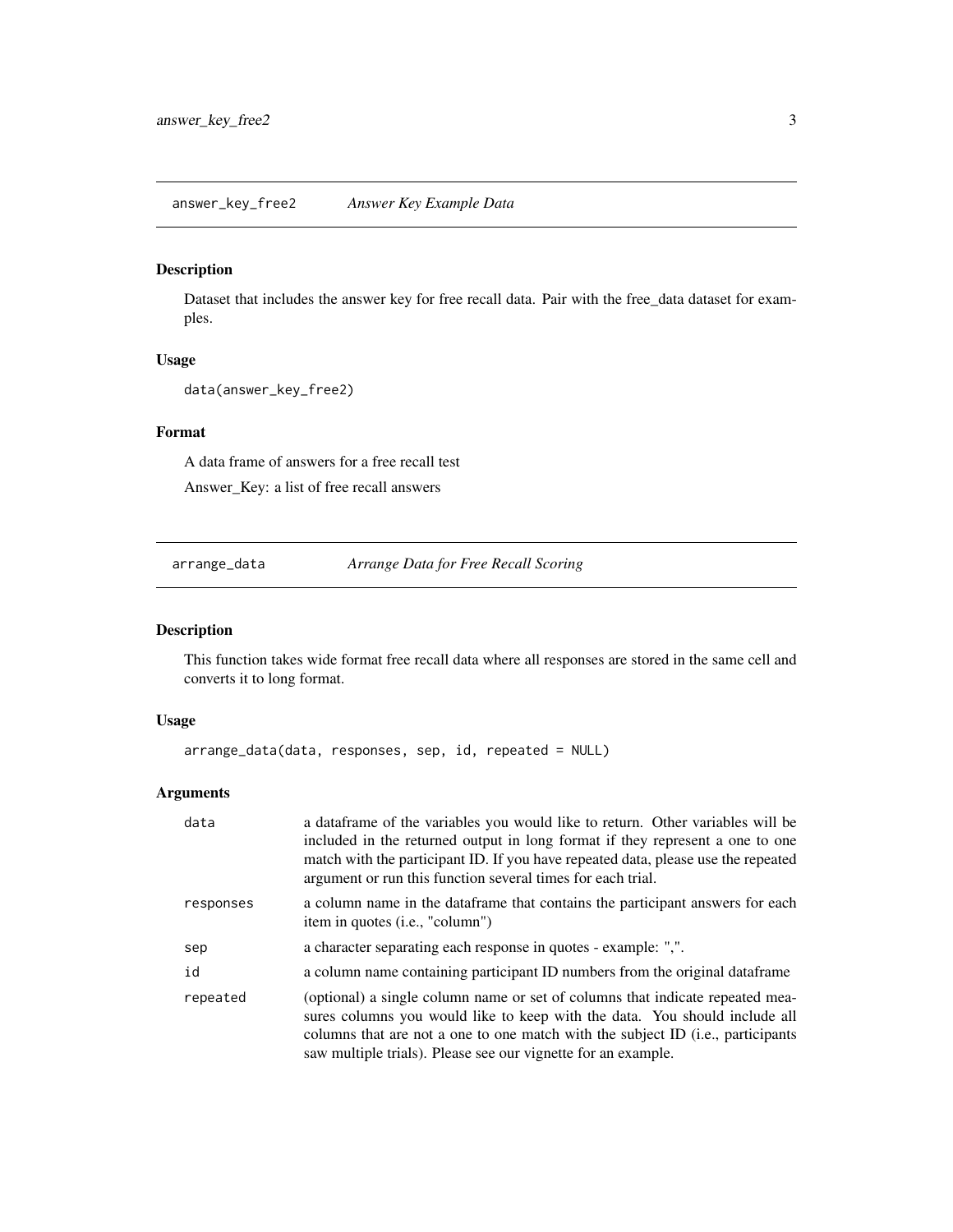# <span id="page-3-0"></span>Value

A dataframe of the participant answers including:

| Sub.ID   | The participant id number                  |
|----------|--------------------------------------------|
| response | The participant response                   |
| position | The position number of the response listed |
| other    | Any additional columns included            |

# Examples

```
#This dataset includes a subject number, set of answers, and
#experiment condition.
```

```
data(wide_data)
```

```
DF_long <- arrange_data(
data = wide_data,
responses = "Response",
sep = ","id = "Sub.ID")
```
head(DF\_long)

crp *Conditional Response Probability*

# Description

This function calculates the conditional response probability of each lag position. Participants' lag between subsequent named items is tallied and then divided by the possible combination of subsequent lags given their response pattern.

#### Usage

```
crp(data, position, answer, id, key, scored)
```
# Arguments

| data     | a data frame of the scored free recall that you would like to calculate - use<br>prop correct free() for best formatting. |
|----------|---------------------------------------------------------------------------------------------------------------------------|
| position | a column name in the data frame that contains answered position of each re-<br>sponse in quotes $(i.e., "column")$        |
| answer   | a column name of the answer given for that position in the original data frame.                                           |
| id       | a column name of the participant id in the original data frame.                                                           |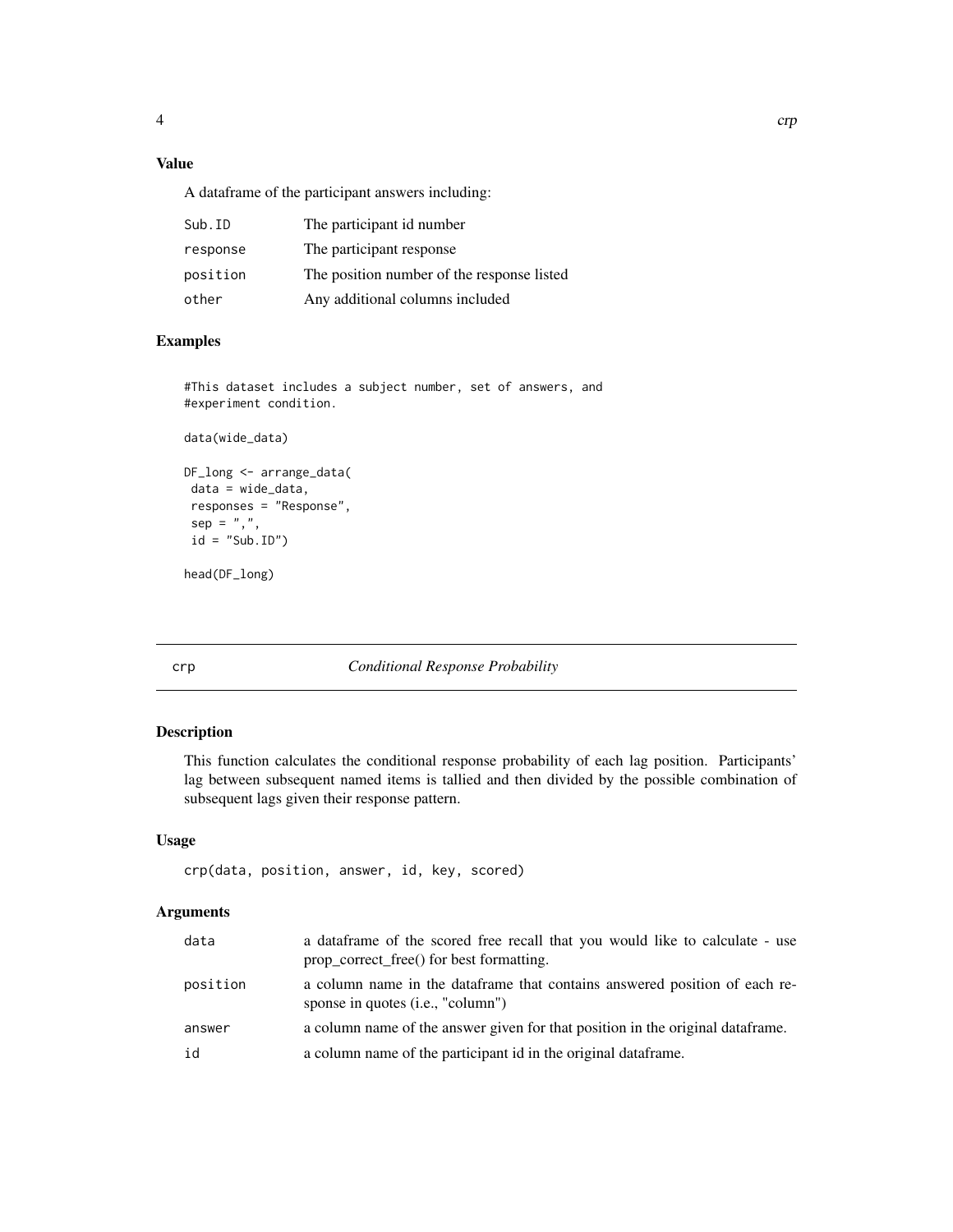| crp                      |  |
|--------------------------|--|
| $\overline{\phantom{a}}$ |  |

| kev    | a vector containing the scoring key or data column name. This column does not                                          |
|--------|------------------------------------------------------------------------------------------------------------------------|
|        | have to be included in the original dataframe. We assume your answer key is in                                         |
|        | the tested position order. You should not include duplicates in your answer key.                                       |
| scored | a column in the original data frame indicating if the participant got the answer<br>correct $(1)$ or incorrect $(0)$ . |
|        |                                                                                                                        |

# Details

This output can then be used to create a CRP visualizations, and an example can be found in our manuscript/vignettes.

Important: The code is written assuming the data provided are for a single recall list. If repeated measures are used (i.e., there are multiple lists completed by each participant or multiple list versions), you should use this function several times, once on each list/answer key.

# Value

DF\_CRP A dataframe of the proportion correct for each conditional lag position including any other between subjects variables present in the data.

# Examples

```
data(free_data)
data(answer_key_free2)
free_data <- subset(free_data,
List_Type == "Cat_Recall_L1")
DF_long <- arrange_data(data = free_data,
responses = "Response",
sep = " "id = "Username")
scored_output <- prop_correct_free( data = DF_long,
responses = "response",
key = answer_key_free2$Answer_Key,
id = "Sub.ID".cutoff = 1,
flag = TRUE,group.by = "Version")
crp_output <- crp(data = scored_output$DF_Scored,
position = "position",
answer = "Answer",
id = "Sub.ID",key = answer_key_free2$Answer_Key,
scored = "Scored")
head(crp_output)
```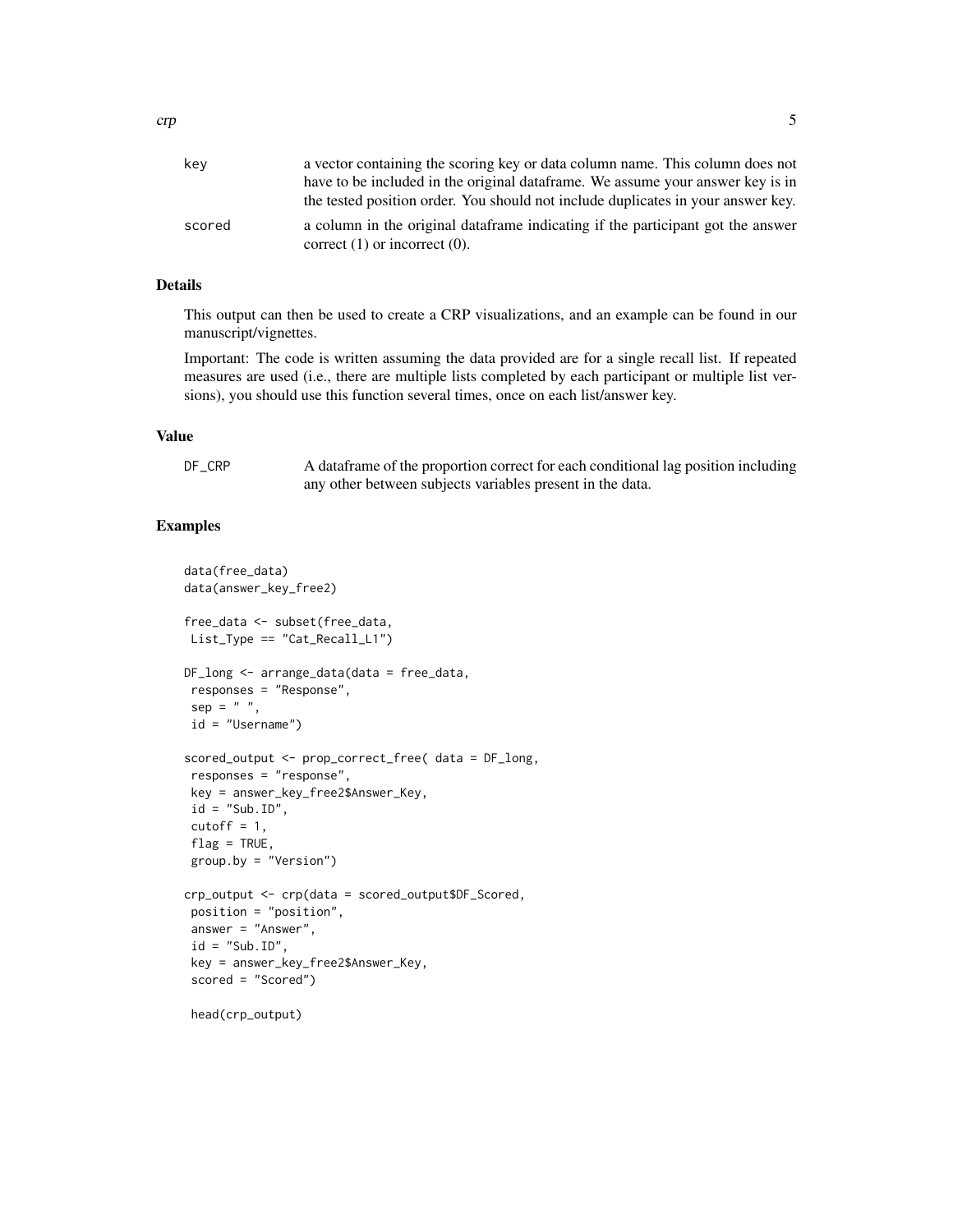This function calculates the conditional response probability of each lag position. Participants' lag between subsequent named items is tallied and then divided by the possible combination of subsequent lags given their response pattern. This function was designed to handle multiple or randomized lists across participants.

# Usage

```
crp_multiple(data, position, answer, id, key, key.trial, id.trial, scored)
```
# Arguments

| data      | a dataframe of the scored free recall that you would like to calculate - use<br>prop_correct_free() for best formatting.                                                                                                                                                                                                                                      |
|-----------|---------------------------------------------------------------------------------------------------------------------------------------------------------------------------------------------------------------------------------------------------------------------------------------------------------------------------------------------------------------|
| position  | a column name in the data frame that contains answered position of each re-<br>sponse in quotes (i.e., "column")                                                                                                                                                                                                                                              |
| answer    | a column name of the answer given for that position in the original data frame.                                                                                                                                                                                                                                                                               |
| id        | a column name of the participant id in the original data frame.                                                                                                                                                                                                                                                                                               |
| key       | a vector containing the scoring key or data column name. This column does not<br>have to be included in the original dataframe. We assume your answer key is in<br>the tested position order. You should not include duplicates in your answer key.                                                                                                           |
| key.trial | a vector containing the trial numbers for each answer. Note: If you input long<br>data (i.e., repeating trial-answer responses), we will take the unique combination<br>of the responses. If a trial number is repeated, you will receive an error. Key and<br>key.trial can also be a separate dataframe, depending on how your output data is<br>formatted. |
| id.trial  | a column name containing the trial numbers for the participant data from the<br>original dataframe. Note that the free response "key" trial and this trial number<br>should match. The trial key will be repeated for each answer a participant gave.                                                                                                         |
| scored    | a column in the original dataframe indicating if the participant got the answer<br>correct $(1)$ or incorrect $(0)$ .                                                                                                                                                                                                                                         |

# Details

This output can then be used to create a CRP visualizations, and an example can be found in our manuscript/vignettes.

#### Value

| DF CRP | A dataframe of the proportion correct for each conditional lag position including |
|--------|-----------------------------------------------------------------------------------|
|        | any other between subjects variables present in the data.                         |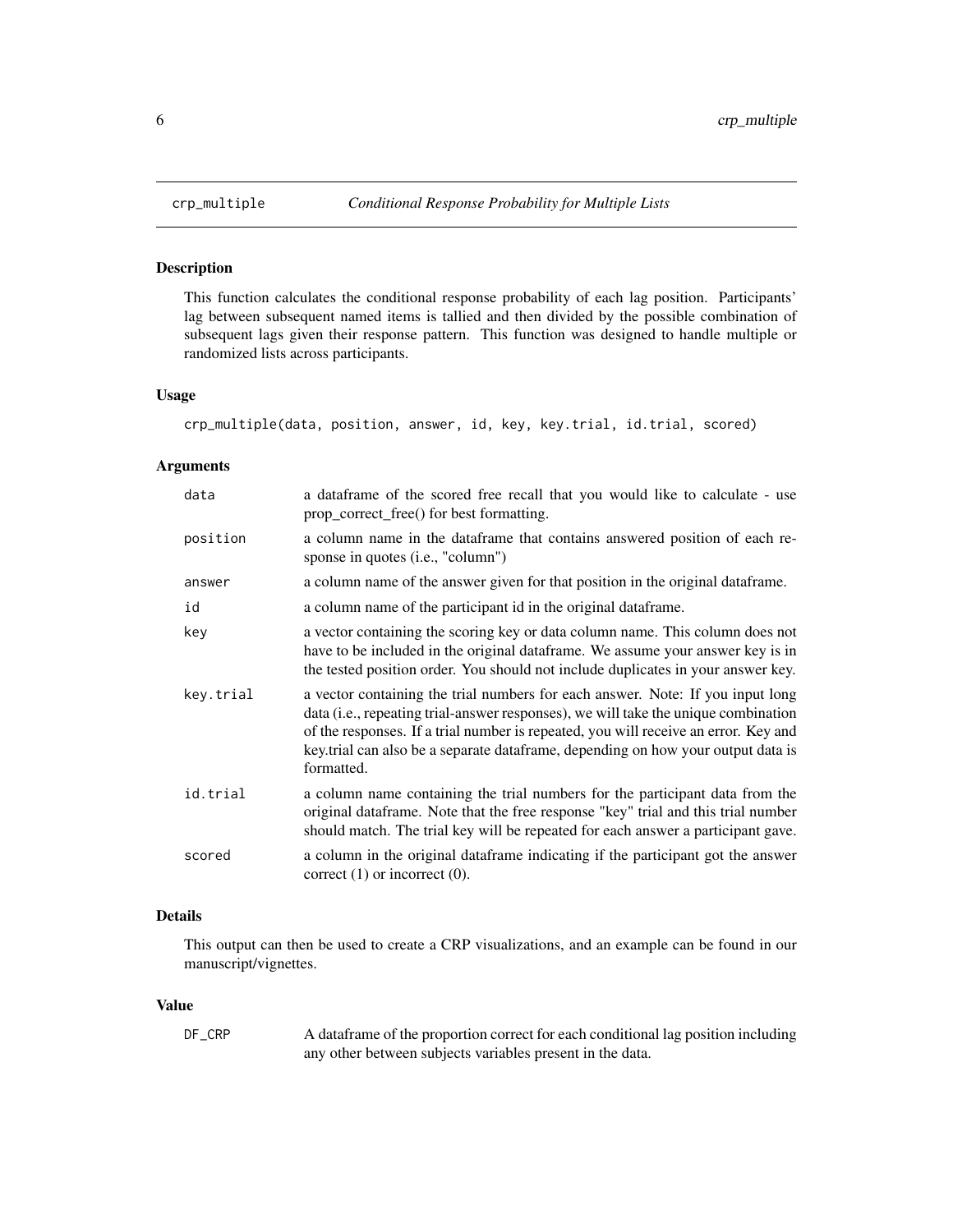# crp\_multiple 7

# Examples

```
data("multi_data")
data("multi_answers")
DF_long <- arrange_data(data = multi_data,
                       responses = "Response",
                       sep = " " " ,id = "Sub.ID",repeated = "List.Number")
library(reshape)
multi_answers$position <- 1:nrow(multi_answers)
answer_long <- melt(multi_answers,
                    measured = colnames(multi_answers),
                    id = "position")
colnames(answer_long) <- c("position", "List.ID", "Answer")
answer_long$List.ID <- gsub(pattern = "List",
                            replacement = ",
                            x = answer_long$List.ID)
DF_long$response <- tolower(DF_long$response)
answer_long$Answer <- tolower(answer_long$Answer)
answer_long$Answer <- gsub(" ", "", answer_long$Answer)
scored_output <- prop_correct_multiple(data = DF_long,
                                    responses = "response",
                                    key = answer_long$Answer,
                                    key.trial = answer_long$List.ID,
                                    id = "Sub.ID",id.trial = "List.Number",
                                    cutoff = 1,flag = TRUE)
head(scored_output$DF_Scored)
head(scored_output$DF_Participant)
crp_output <- crp_multiple(data = scored_output$DF_Scored,
                          key = answer_long$Answer,
                          position = "position",
                          scored = "Scored",
                          answer = "Answer",
                          id = "Sub.ID",key.trial = answer_long$List.ID,
                          id.trial = "List.Number")
```
head(crp\_output)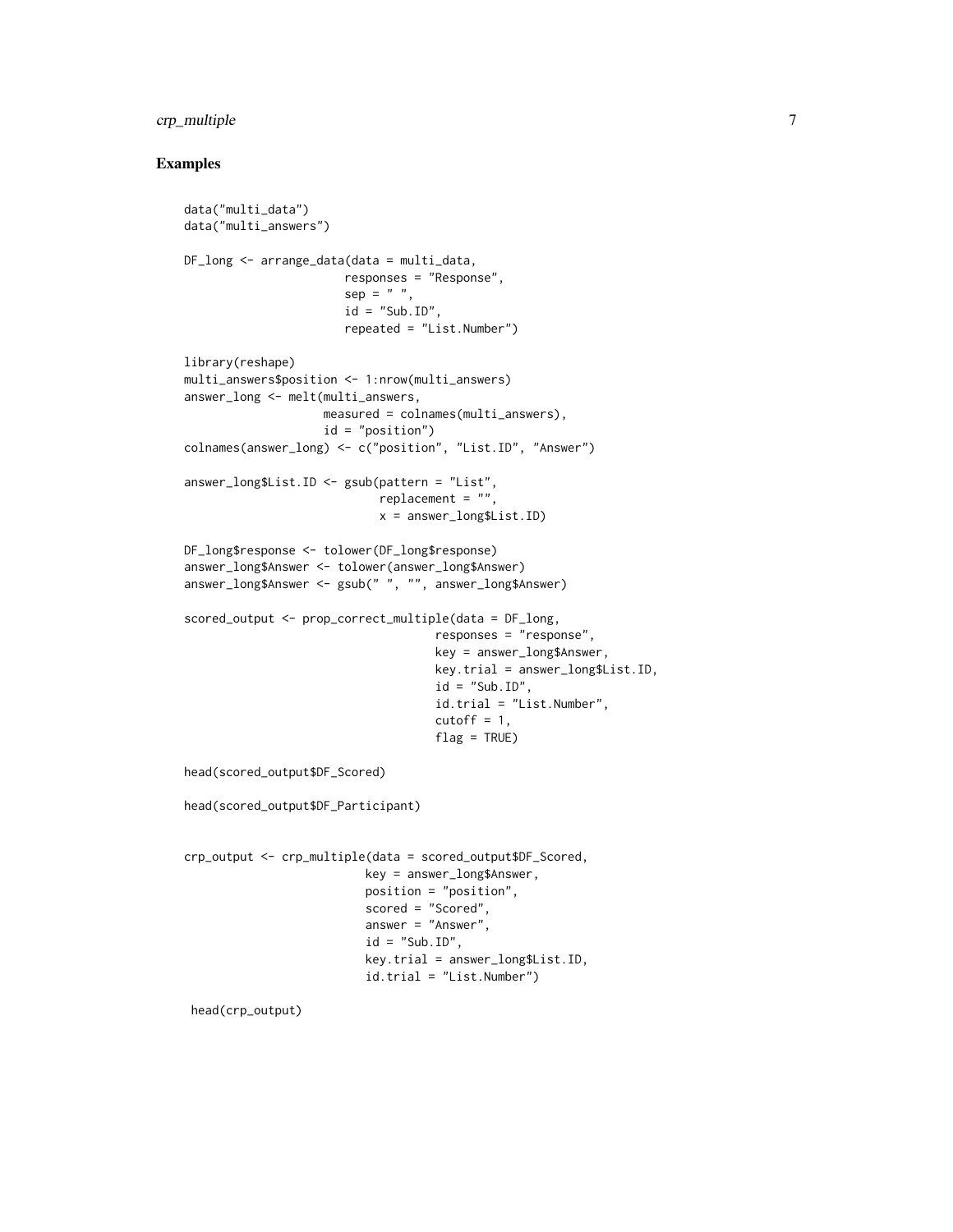<span id="page-7-0"></span>

Dataset that includes cued recall data in long format. Participants were given a cue, and they were required to remember the response listed in the dataset. This dataset is in long format, which is required for most functions.

#### Usage

data(cued\_data)

# Format

A data frame of answers for a cued recall test data

id: the participant id trial: the trial id response: the response the participant gave to the cue key: the answer for this trial id condition: the between subjects group the participants were in

cued\_data\_groupby *Cued Recall Data with Multiple Conditions*

#### Description

Dataset that includes cued recall data in long format. Participants were given a cue, and they were required to remember the response listed in the dataset. This dataset is in long format, which is required for most functions.

#### Usage

```
data(cued_data_groupby)
```
# Format

A data frame of answers for a cued recall test data

Subject: the participant id Target: the answer for this trial id Response: the response the participant gave to the cue Condition: the between subjects group the participants were in Condition2: the second between subjects group the participants were in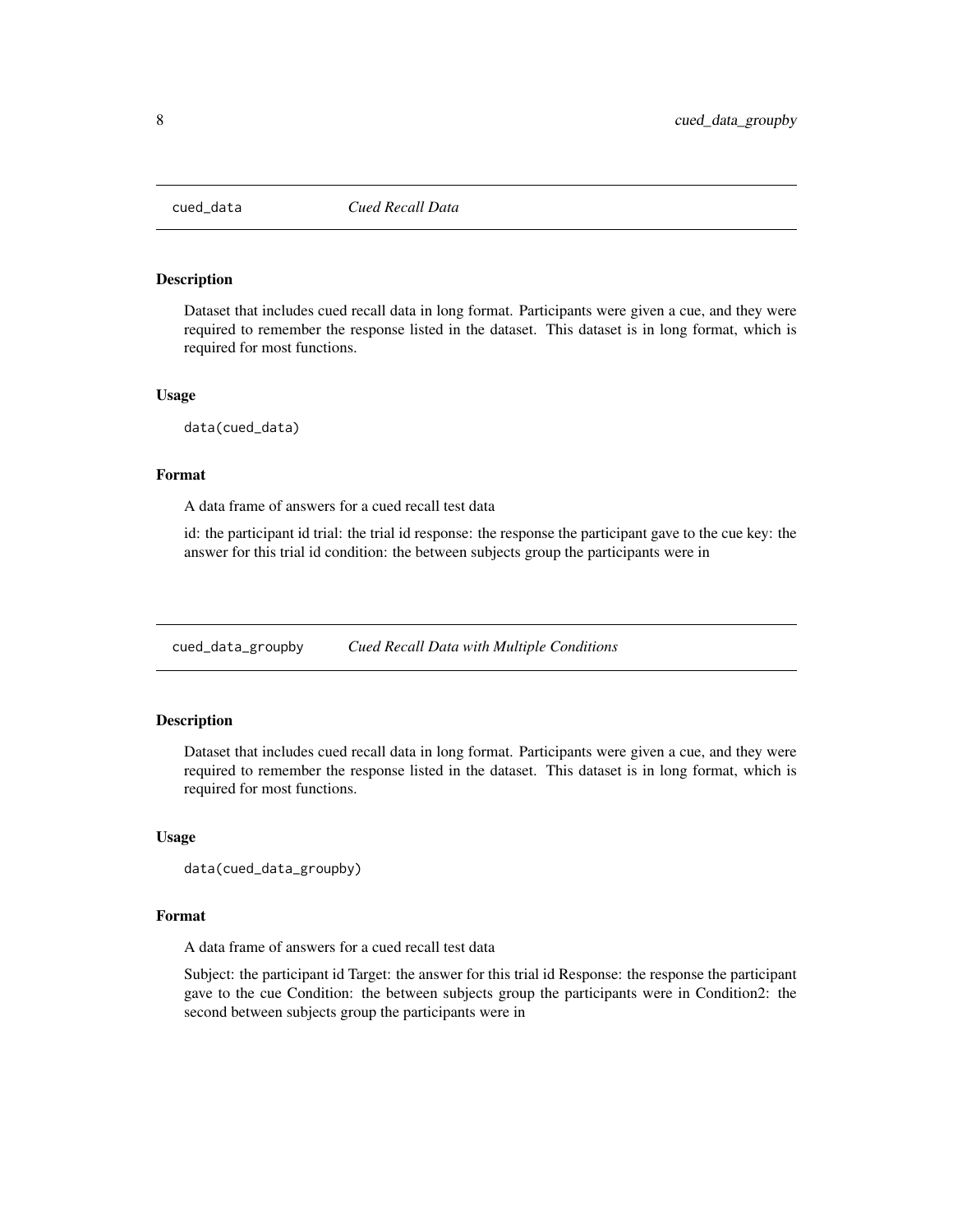<span id="page-8-0"></span>cued\_recall\_manuscript

*Cued Recall Data from Manuscript*

# Description

Dataset that includes cued recall data in long format. Participants were given a cue, and they were required to remember the response listed in the dataset. This dataset is in long format, which is required for most functions.

#### Usage

data(cued\_data)

#### Format

A data frame of answers for a cued recall test data

Sub.ID: the participant id Trial\_num: the trial id Cue: the cue shown to participants Target: the answer for this trial id Answer: the participant answer for this trial

free\_data *Free Recall Data*

# Description

Dataset that includes free recall data in long format. Participants were given a list of words to remember, and then asked to recall the words. This dataset is in wide format, which should be converted with arrange data.

#### Usage

data(free\_data)

#### Format

A data frame of answers for a free recall test data

Username: the participant id List\_Types: a repeated measures condition participants were in Response: the response the participant gave to the cue Version: the version of the list\_type given Batch: the batch of participants that were run together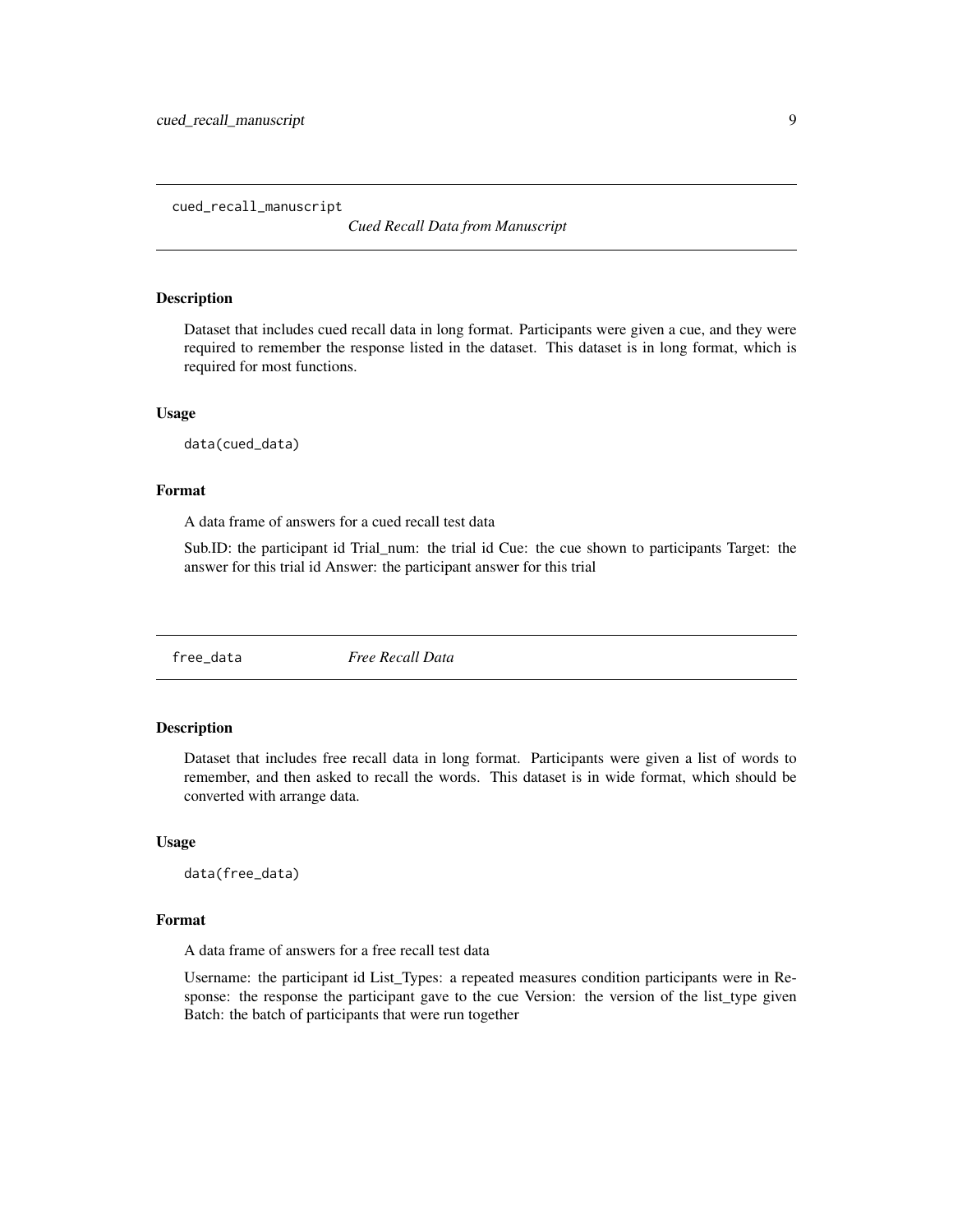<span id="page-9-0"></span>This function returns Cohen's Kappa k for two raters. Kappa indicates the inter-rater reliability for categorical items. High scores (closer to one) indicate agreement between raters, while low scores (closer to zero) indicate low agreement between raters. Negative numbers indicate they don't agree at all!

#### Usage

 $kappa(rater1, rater2, confidence = 0.95)$ 

#### Arguments

| rater1     | Rater 1 scores or categorical listings                                                                      |
|------------|-------------------------------------------------------------------------------------------------------------|
| rater2     | Rater 2 scores or categorical listings                                                                      |
| confidence | Confidence interval proportion for the kappa interval estimate. You must supply<br>a value between 0 and 1. |

# Details

Note: All missing values will be ignored. This function calculates kappa for 0 and 1 scoring. If you pass categorical variables, the function will return a percent match score between these values.

#### Value

| p_agree  | Percent agreement between raters                                                                                                                               |
|----------|----------------------------------------------------------------------------------------------------------------------------------------------------------------|
| kappa    | Cohen's kappa for yes/no matching                                                                                                                              |
| se_kappa | Standard error for kappa wherein standard error is the square root of: (agree) <sup>*</sup><br>$(1\text{-agree})) / (N \times (1\text{- random agreement})^2)$ |
| kappa_LL | Lower limit for the confidence interval of kappa                                                                                                               |
| kappa_UL | Upper limit for the confidence interval of kappa                                                                                                               |

# Examples

#This dataset includes two raters who wrote the word listed by #the participant and rated if the word was correct in the recall #experiment.

data(rater\_data)

#Consider normalizing the text if raters used different styles #Calculate percent match for categorical answers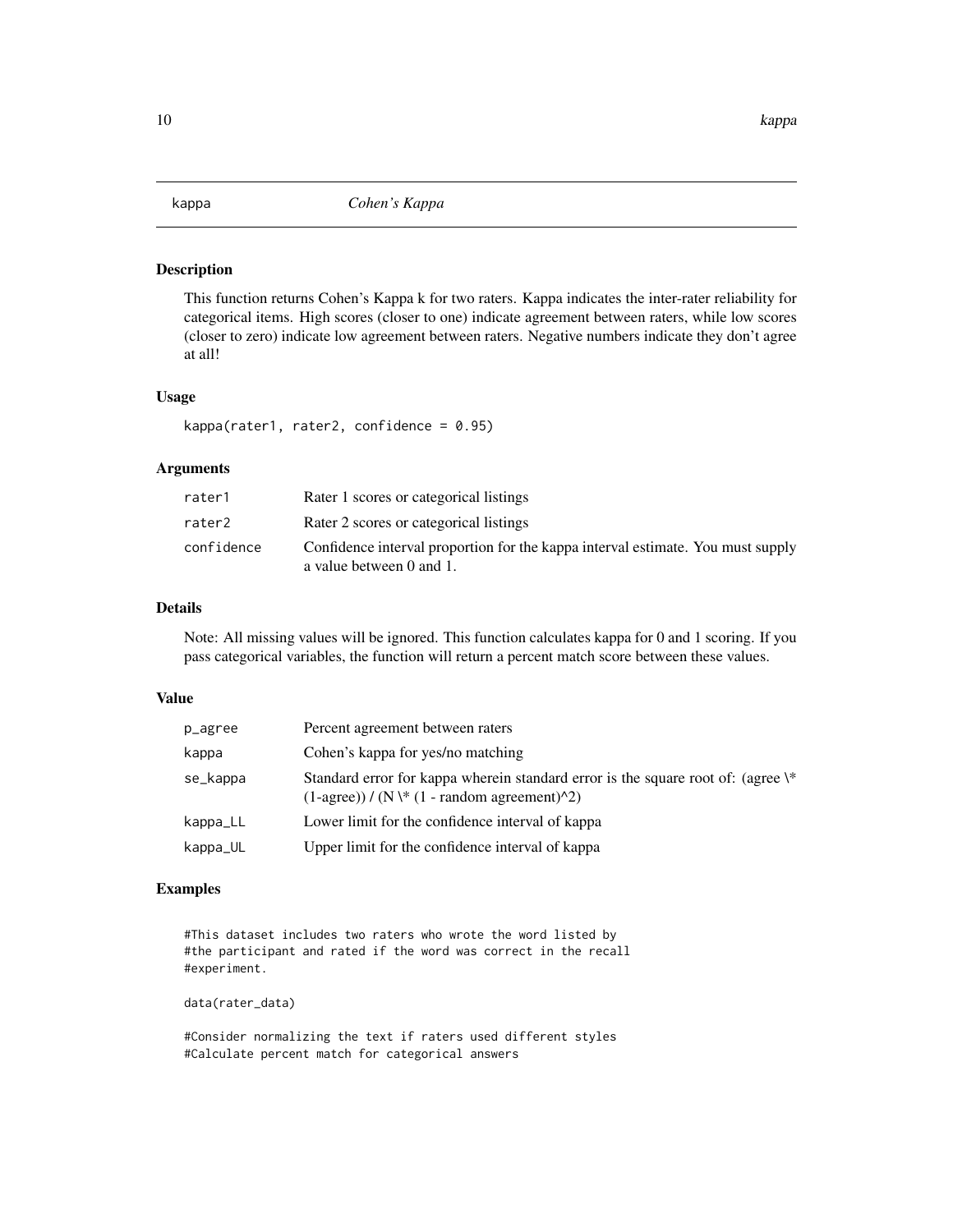<span id="page-10-0"></span>kappa(rater\_data\$rater1\_word, rater\_data\$rater2\_word)

```
kappa(rater_data$rater1_score, rater_data$rater2_score)
```
multi\_answers *Answer Key Example Data for Multiple Lists*

# Description

Dataset that includes the answer key for free recall data. Pair with the multi\_data dataset for examples.

#### Usage

data(multi\_answers)

#### Format

A data frame of answers for a free recall test

List1: a list of free recall answers List2: a second list of free recall answers etc.

multi\_data *Free Recall Data in Wide Format with Multiple Lists*

#### Description

Dataset that includes free recall data in long format. Participants were given a list of words to remember, and then asked to recall the words. This dataset is in wide format, which should be converted with arrange data.

#### Usage

data(multi\_data)

#### Format

A data frame of answers for a free recall test data

Sub.ID: the participant id List.Type: the type of list a person saw Response: the response the participant gave to the cue List.Number: the number of the list they completed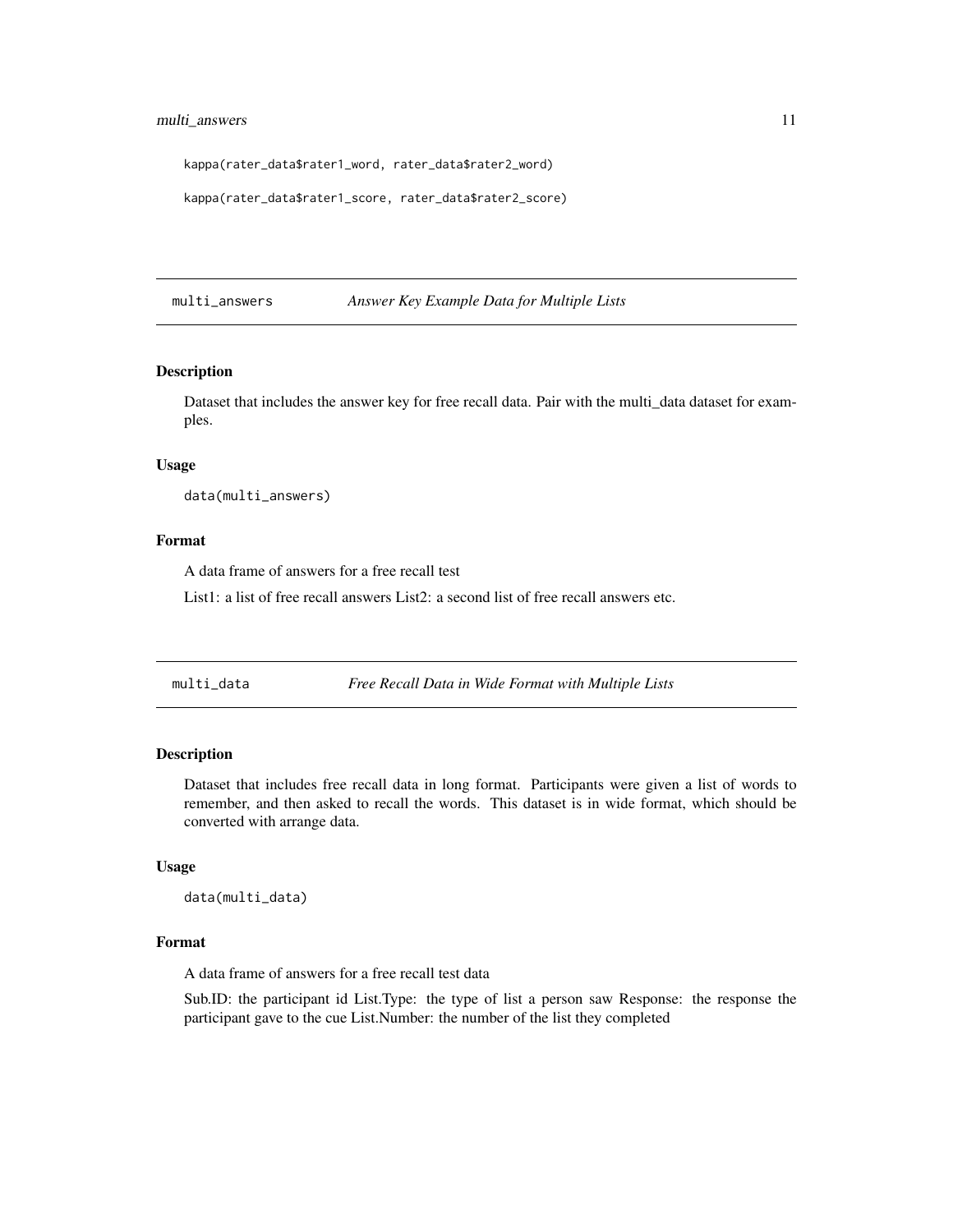This function calculates the probability of first recall for each serial position. The total number of times an item was recalled first is divided by the total number of first recalls (i.e., the number of participants who wrote anything down!).

#### Usage

```
pfr(data, position, answer, id, key, scored, group.by = NULL)
```
# Arguments

| data     | a dataframe of the scored free recall that you would like to calculate - use<br>prop_correct_free() for best formatting.                                                                                                                             |
|----------|------------------------------------------------------------------------------------------------------------------------------------------------------------------------------------------------------------------------------------------------------|
| position | a column name in the data frame that contains answered position of each re-<br>sponse in quotes (i.e., "column")                                                                                                                                     |
| answer   | a column name of the answer given for that position in the original data frame.                                                                                                                                                                      |
| id       | a column name of the participant id in the original dataframe.                                                                                                                                                                                       |
| key      | a vector containing the scoring key or data column name. This column does not<br>have to be included in the original data frame. We assume your answer key is in<br>the tested position order. You should not include duplicates in your answer key. |
| scored   | a column in the original data frame indicating if the participant got the answer<br>correct $(1)$ or incorrect $(0)$ .                                                                                                                               |
| group.by | an optional argument that can be used to group the output by condition columns.<br>These columns should be in the original data frame and concatenated $c()$ if there<br>are multiple columns                                                        |

# Details

This output can then be used to create a PFR visualizations, and an example can be found in our manuscript/vignettes.

Important: The code is written assuming the data provided are for a single recall list. If repeated measures are used (i.e., there are multiple lists completed by each participant or multiple list versions), you should use this function several times, once on each list/answer key.

### Value

DF\_PFR A dataframe of the probability of first response for each position including group by variables if indicated.

<span id="page-11-0"></span>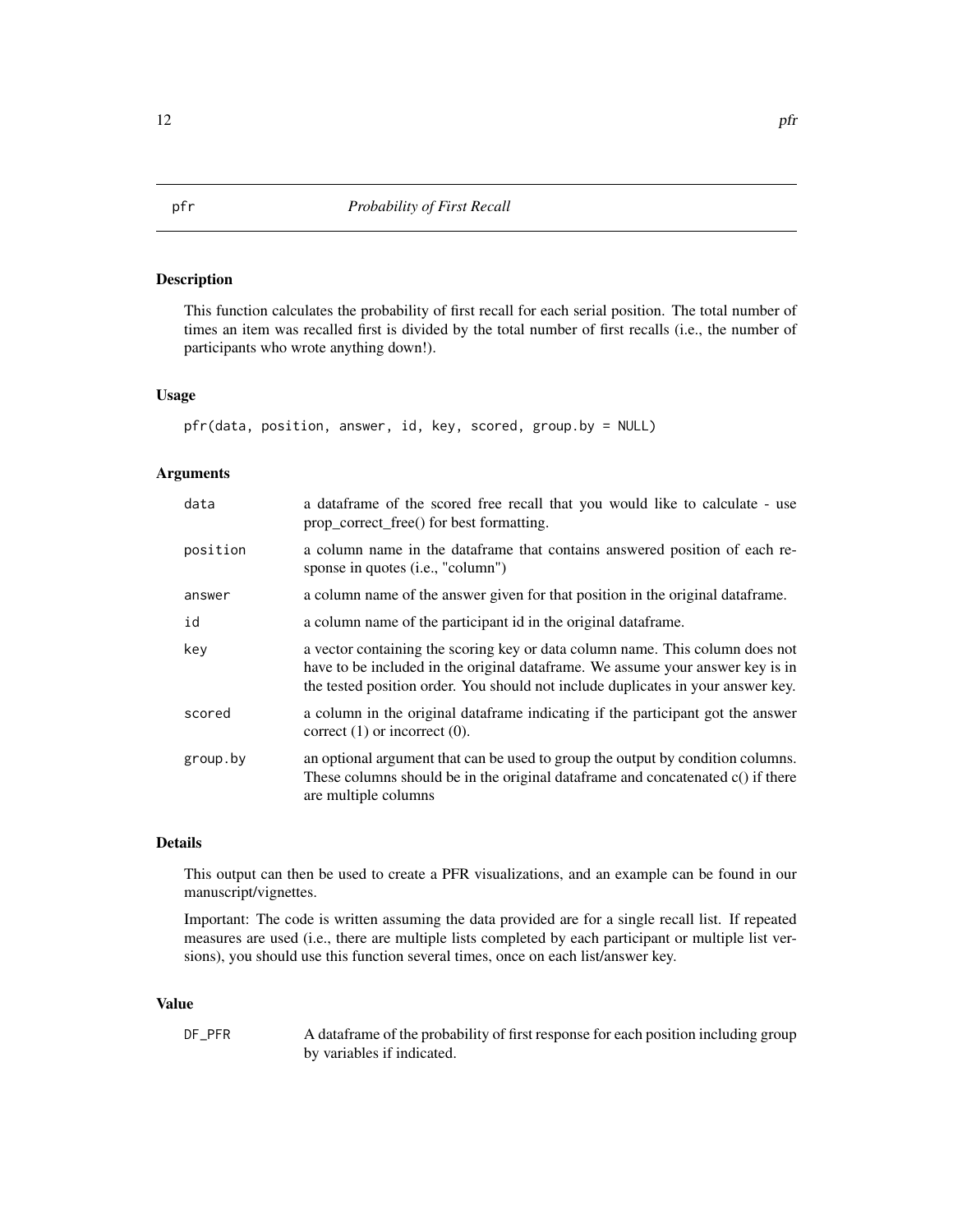# <span id="page-12-0"></span>pfr\_multiple 13

# Examples

```
data(free_data)
data(answer_key_free2)
free_data <- subset(free_data,
List_Type == "Cat_Recall_L1")
DF_long <- arrange_data(data = free_data,
responses = "Response",
sep = " " ,id = "Username")
scored_output <- prop_correct_free(data = DF_long,
responses = "response",
key = answer_key_free2$Answer_Key,
id = "Sub.ID",cutoff = 1,
flag = TRUE,group.by = "Version")
pfr_output <- pfr(data = scored_output$DF_Scored,
position = "position",
answer = "Answer",
id = "Sub.ID",key = answer_key_free2$Answer_Key,
scored = "Scored",
group.by = "Version")
head(pfr_output)
```
pfr\_multiple *Probability of First Recall for Multiple Lists*

# Description

This function calculates the probability of first recall for each serial position. The total number of times an item was recalled first is divided by the total number of first recalls (i.e., the number of participants who wrote anything down!).

# Usage

```
pfr_multiple(
  data,
 position,
 answer,
  id,
  key,
```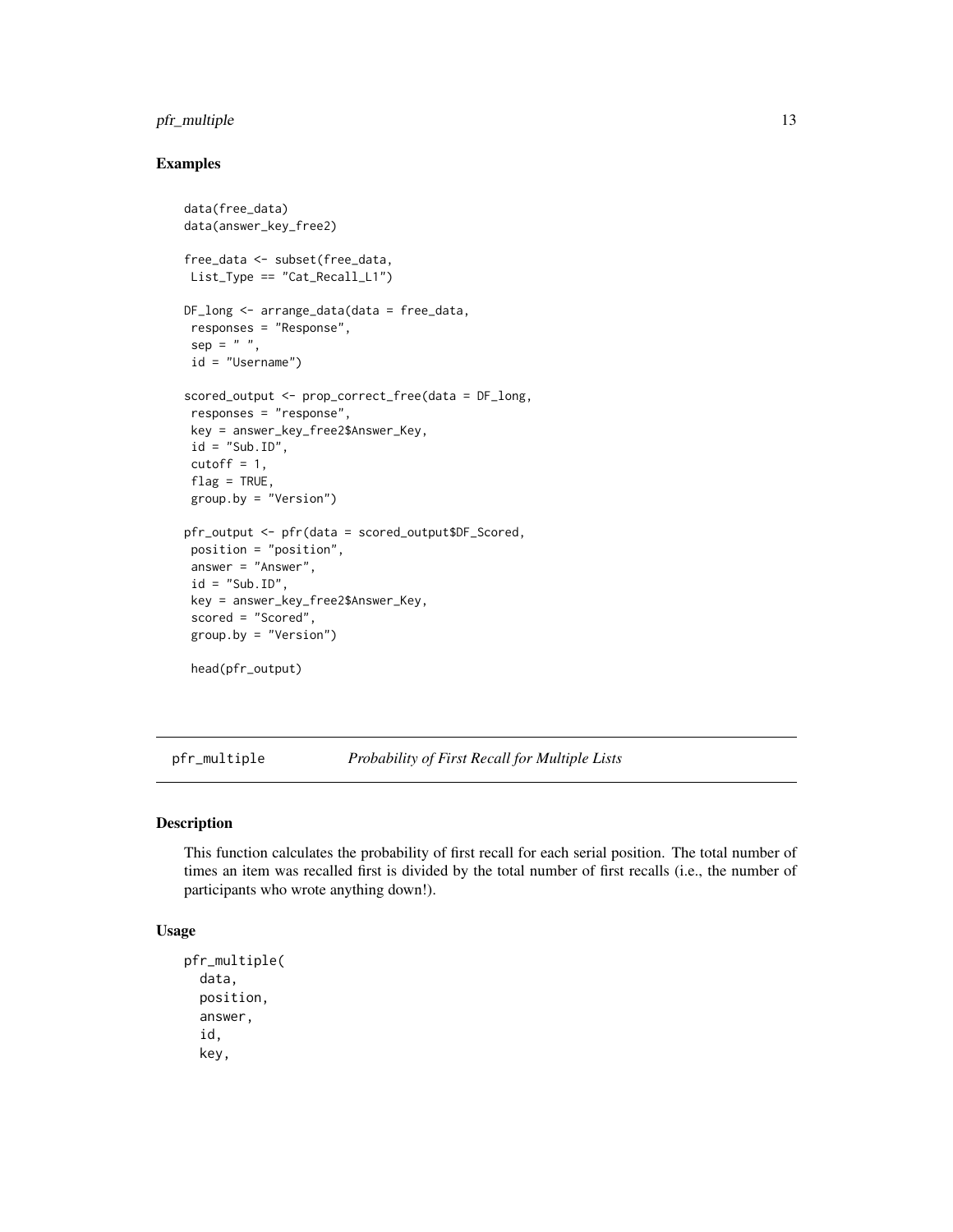```
key.trial,
 id.trial,
 scored,
 group.by = NULL
)
```
# Arguments

| data      | a dataframe of the scored free recall that you would like to calculate - use<br>prop_correct_free() for best formatting.                                                                                                                                                                                                                                      |
|-----------|---------------------------------------------------------------------------------------------------------------------------------------------------------------------------------------------------------------------------------------------------------------------------------------------------------------------------------------------------------------|
| position  | a column name in the dataframe that contains answered position of each re-<br>sponse in quotes (i.e., "column")                                                                                                                                                                                                                                               |
| answer    | a column name of the answer given for that position in the original dataframe.                                                                                                                                                                                                                                                                                |
| id        | a column name of the participant id in the original dataframe.                                                                                                                                                                                                                                                                                                |
| key       | a vector containing the scoring key or data column name. This column does not<br>have to be included in the original dataframe. We assume your answer key is in<br>the tested position order. You should not include duplicates in your answer key.                                                                                                           |
| key.trial | a vector containing the trial numbers for each answer. Note: If you input long<br>data (i.e., repeating trial-answer responses), we will take the unique combination<br>of the responses. If a trial number is repeated, you will receive an error. Key and<br>key.trial can also be a separate dataframe, depending on how your output data is<br>formatted. |
| id.trial  | a column name containing the trial numbers for the participant data from the<br>original dataframe. Note that the free response "key" trial and this trial number<br>should match. The trial key will be repeated for each answer a participant gave.                                                                                                         |
| scored    | a column in the original dataframe indicating if the participant got the answer<br>correct $(1)$ or incorrect $(0)$ .                                                                                                                                                                                                                                         |
| group.by  | an optional argument that can be used to group the output by condition columns.<br>These columns should be in the original data frame and concatenated $c()$ if there<br>are multiple columns                                                                                                                                                                 |

# Details

This output can then be used to create a PFR visualizations, and an example can be found in our manuscript/vignettes.

# Value

```
DF_PFR A dataframe of the probability of first response for each position including group
                 by variables if indicated.
```
# Examples

```
data("multi_data")
data("multi_answers")
```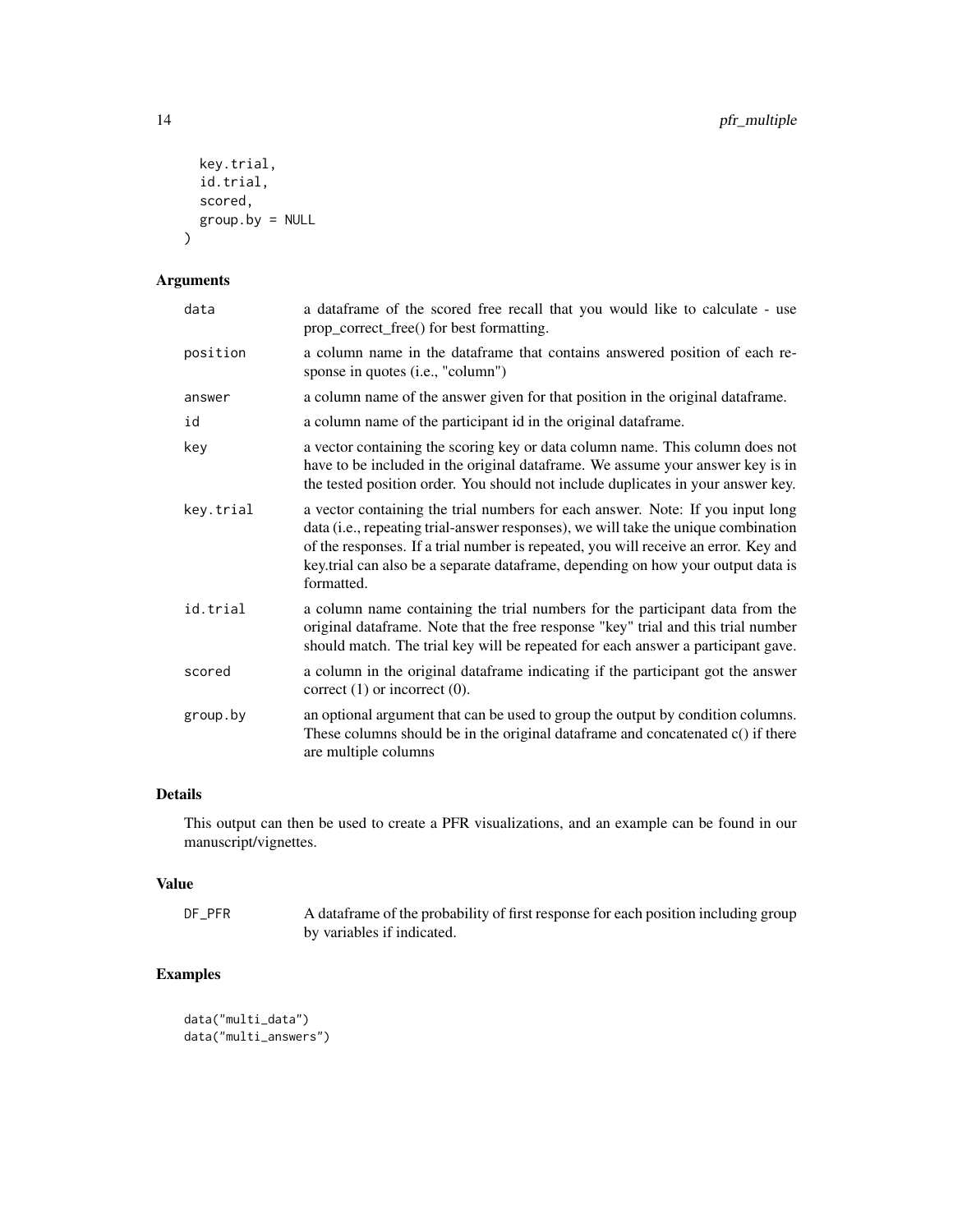```
DF_long <- arrange_data(data = multi_data,
                       responses = "Response",
                       sep = " "id = "Sub.ID",repeated = "List.Number")
library(reshape)
multi_answers$position <- 1:nrow(multi_answers)
answer_long <- melt(multi_answers,
                    measured = colnames(multi_answers),
                    id = "position")
colnames(answer_long) <- c("position", "List.ID", "Answer")
answer_long$List.ID <- gsub(pattern = "List",
                            replacement = ",
                            x = answer_long$List.ID)
DF_long$response <- tolower(DF_long$response)
answer_long$Answer <- tolower(answer_long$Answer)
answer_long$Answer <- gsub(" ", "", answer_long$Answer)
scored_output <- prop_correct_multiple(data = DF_long,
                                    responses = "response",
                                    key = answer_long$Answer,
                                    key.trial = answer_long$List.ID,
                                    id = "Sub.ID",id.trial = "List.Number",
                                    cutoff = 1,
                                    flag = TRUE)
head(scored_output$DF_Scored)
head(scored_output$DF_Participant)
head(scored_output$DF_Group)
pfr_output <- pfr_multiple(data = scored_output$DF_Scored,
                          key = answer_long$Answer,
                          position = "position",
                          scored = "Scored",
                          answer = "Answer",
                          id = "Sub.ID",key.trial = answer_long$List.ID,
                          id.trial = "List.Number")
 head(pfr_output)
```
prop\_correct\_cued *Proportion Correct Cued Recall*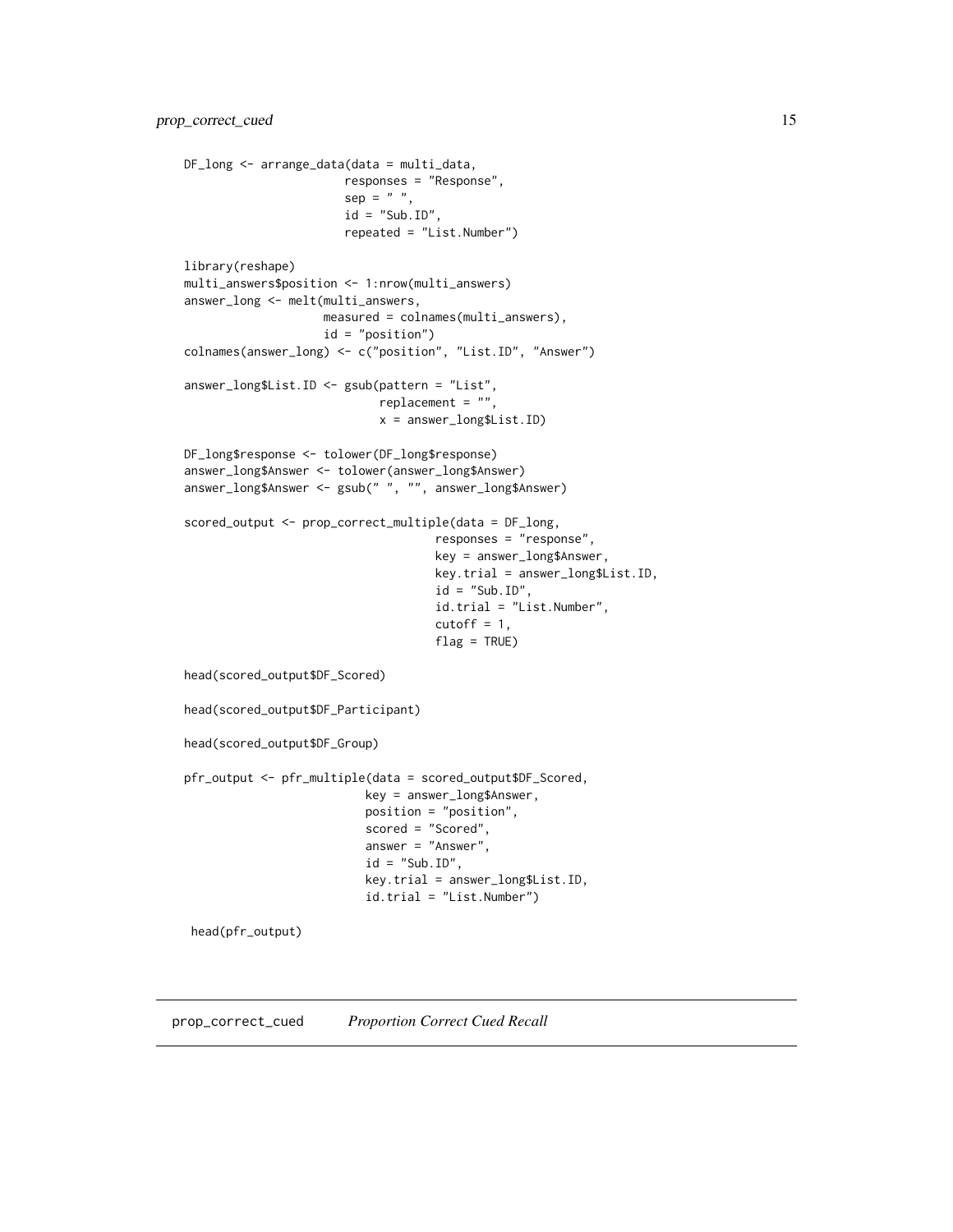This function computes the proportion of correct responses per participant. Proportions can either be separated by condition or collapsed across conditions. You will need to ensure each trial is marked with a unique id to correspond to the answer key.

# Usage

```
prop_correct_cued(
  data,
  responses,
  key,
  key.trial,
  id,
  id.trial,
  cutoff = 0,
  flag = FALSE,group.by = NULL
\mathcal{L}
```
# Arguments

| data      | a dataframe of the variables you would like to return. Other variables will be<br>included in the scored output and in the participant output if they are a one to<br>one match with the participant id.                                                                                                                                                      |
|-----------|---------------------------------------------------------------------------------------------------------------------------------------------------------------------------------------------------------------------------------------------------------------------------------------------------------------------------------------------------------------|
| responses | a column name in the dataframe that contains the participant answers for each<br>item in quotes (i.e., "column")                                                                                                                                                                                                                                              |
| key       | a vector containing the scoring key or data column name. This column does not<br>have to be included in the original dataframe.                                                                                                                                                                                                                               |
| key.trial | a vector containing the trial numbers for each answer. Note: If you input long<br>data (i.e., repeating trial-answer responses), we will take the unique combination<br>of the responses. If a trial number is repeated, you will receive an error. Key and<br>key.trial can also be a separate dataframe, depending on how your output data is<br>formatted. |
| id        | a column name containing participant ID numbers from the original dataframe.                                                                                                                                                                                                                                                                                  |
| id.trial  | a column name containing the trial numbers for the participant data from the<br>original dataframe.                                                                                                                                                                                                                                                           |
| cutoff    | a numeric value that determines the criteria for scoring (i.e., $0 =$ strictest, $5 =$ is<br>most lenient). The scoring criteria uses a Levenshtein distance measure to match<br>participant responses to the answer key.                                                                                                                                     |
| flag      | a logical argument if you want to flag participant scores that are outliers using<br>z-scores away from the mean score for group                                                                                                                                                                                                                              |
| group.by  | an optional argument that can be used to group the output by condition columns.<br>These columns should be in the original data frame and concatenated $c()$ if there<br>are multiple columns                                                                                                                                                                 |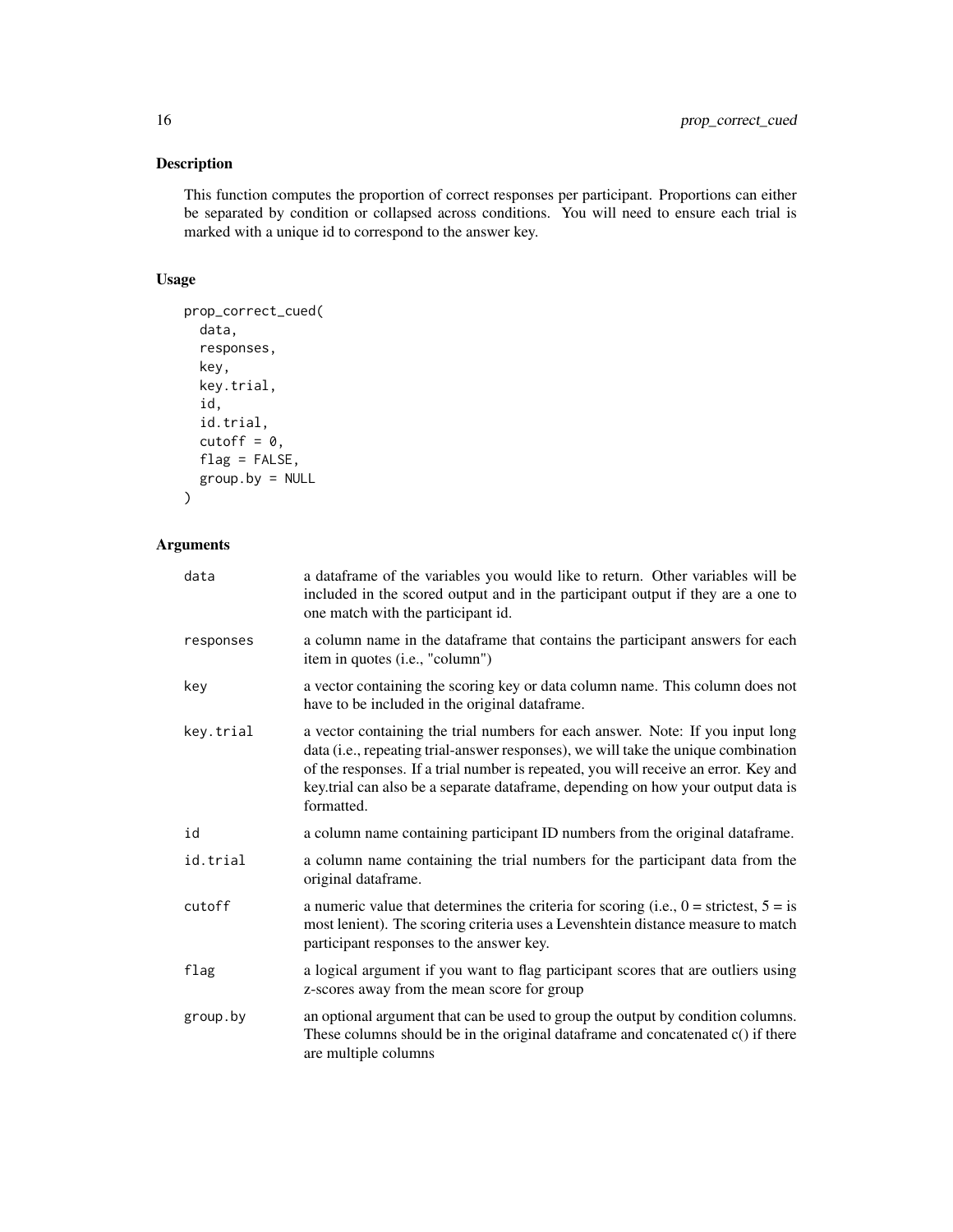#### <span id="page-16-0"></span>Details

Note: other columns included in the dataframe will be found in the final scored dataset. If these other columns are between subjects data, they will also be included in the participant dataset (i.e., there's a one to one match of participant ID and column information).

# Value

| DF_Scored | The dataframe of the original response, answer, scoring, and any other or group-<br>ing variables. This data frame can be used to determine if the cutoff score and<br>scoring matched your answer key as intended. Distance measures are not per-<br>fect! Issues and suggestions for improvement are welcome. |
|-----------|-----------------------------------------------------------------------------------------------------------------------------------------------------------------------------------------------------------------------------------------------------------------------------------------------------------------|
|           | DF_Participant A dataframe of the proportion correct by participant, which also includes op-<br>tional z-scoring, grouping, and other variables.                                                                                                                                                                |
| DF_Group  | A data frame of the summary scores by any optional grouping variables, along<br>with overall total proportion correct scoring.                                                                                                                                                                                  |

# Examples

#This data contains cued recall test with responses and answers together. #You can use a separate answer key, but this example will show you an #embedded answer key. This example also shows how you can use different #stimuli across participants (i.e., each person sees a randomly selected #set of trials from a larger set).

```
data(cued_data)
```

```
scored_output <- prop_correct_cued(data = cued_data,
responses = "response",
 key = "key",
 key.trial = "trial",
id = "id",id.train = "trial",cutoff = 1,
flag = TRUE,group.by = "condition")
head(scored_output$DF_Scored)
head(scored_output$DF_Participant)
```
head(scored\_output\$DF\_Group)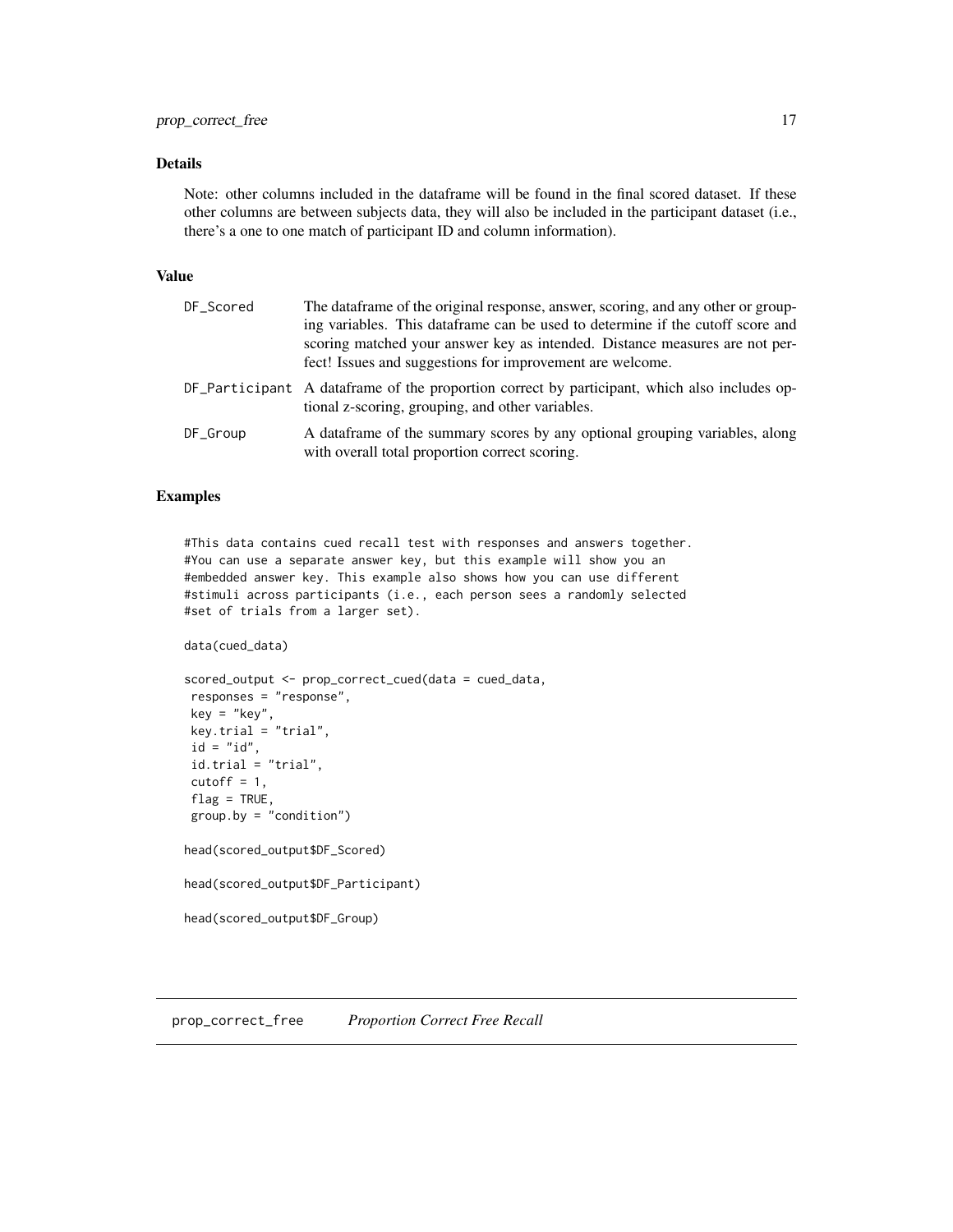This function computes the proportion of correct responses per participant. Proportions can either be separated by condition or collapsed across conditions.

## Usage

```
prop_correct_free(
  data,
  responses,
  key,
  id,
  cutoff = 0,
  flag = FALSE,group.py = NULL)
```
#### Arguments

| data      | a dataframe of the variables you would like to return. Other variables will be<br>included in the scored output and in the participant output if they are a one to<br>one match with the participant id.                  |
|-----------|---------------------------------------------------------------------------------------------------------------------------------------------------------------------------------------------------------------------------|
| responses | a column name in the data frame that contains the participant answers for each<br>item in quotes (i.e., "column")                                                                                                         |
| key       | a vector containing the scoring key or data column name. This column does not<br>have to be included in the original dataframe.                                                                                           |
| id        | a column name containing participant ID numbers from the original dataframe                                                                                                                                               |
| cutoff    | a numeric value that determines the criteria for scoring (i.e., $0 =$ strictest, $5 =$ is<br>most lenient). The scoring criteria uses a Levenshtein distance measure to match<br>participant responses to the answer key. |
| flag      | a logical argument if you want to flag participant scores that are outliers using<br>z-scores away from the mean score for group                                                                                          |
| group.by  | an optional argument that can be used to group the output by condition columns.<br>These columns should be in the original data frame and concatenated $c()$ if there<br>are multiple columns                             |

# Details

Note: other columns included in the dataframe will be found in the final scored dataset. If these other columns are between subjects data, they will also be included in the participant dataset (i.e., there's a one to one match of participant ID and column information).

# Value

DF\_Scored The dataframe of the original response, answer, scoring, and any other or grouping variables. This dataframe can be used to determine if the cutoff score and scoring matched your answer key as intended. Distance measures are not perfect! Issues and suggestions for improvement are welcome.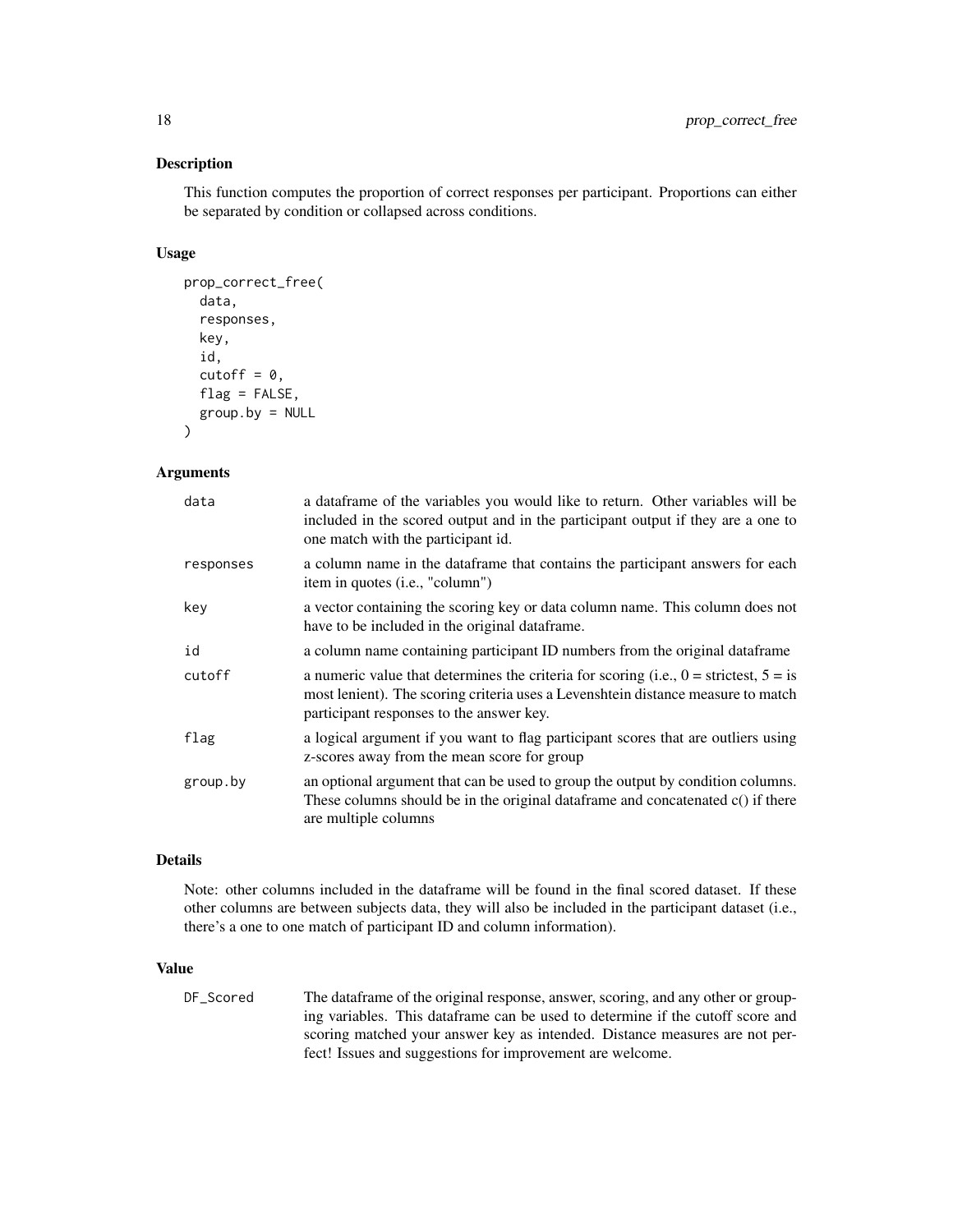<span id="page-18-0"></span>

|          | DF Participant A dataframe of the proportion correct by participant, which also includes op-                                     |
|----------|----------------------------------------------------------------------------------------------------------------------------------|
| DF Group | tional z-scoring, grouping, and other variables.<br>A data frame of the summary scores by any optional grouping variables, along |
|          | with overall total proportion correct scoring.                                                                                   |

# Examples

```
data(wide_data)
data(answer_key_free)
DF_long <- arrange_data(data = wide_data,
responses = "Response",
 sep = ","id = "Sub.ID")scored_output <- prop_correct_free(data = DF_long,
responses = "response",
 key = answer_key_free$Answer_Key,
 id = "Sub.ID",cutoff = 1,
 flag = TRUE,group.by = "Disease.Condition")
head(scored_output$DF_Scored)
head(scored_output$DF_Participant)
head(scored_output$DF_Group)
```
prop\_correct\_multiple *Proportion Correct Free Recall for Multiple Lists*

# Description

This function computes the proportion of correct responses per participant. Proportions can either be separated by condition or collapsed across conditions. This function extends prop\_correct\_free() to include multiple or randomized lists for participants.

#### Usage

```
prop_correct_multiple(
  data,
  responses,
  key,
  key.trial,
  id,
  id.trial,
```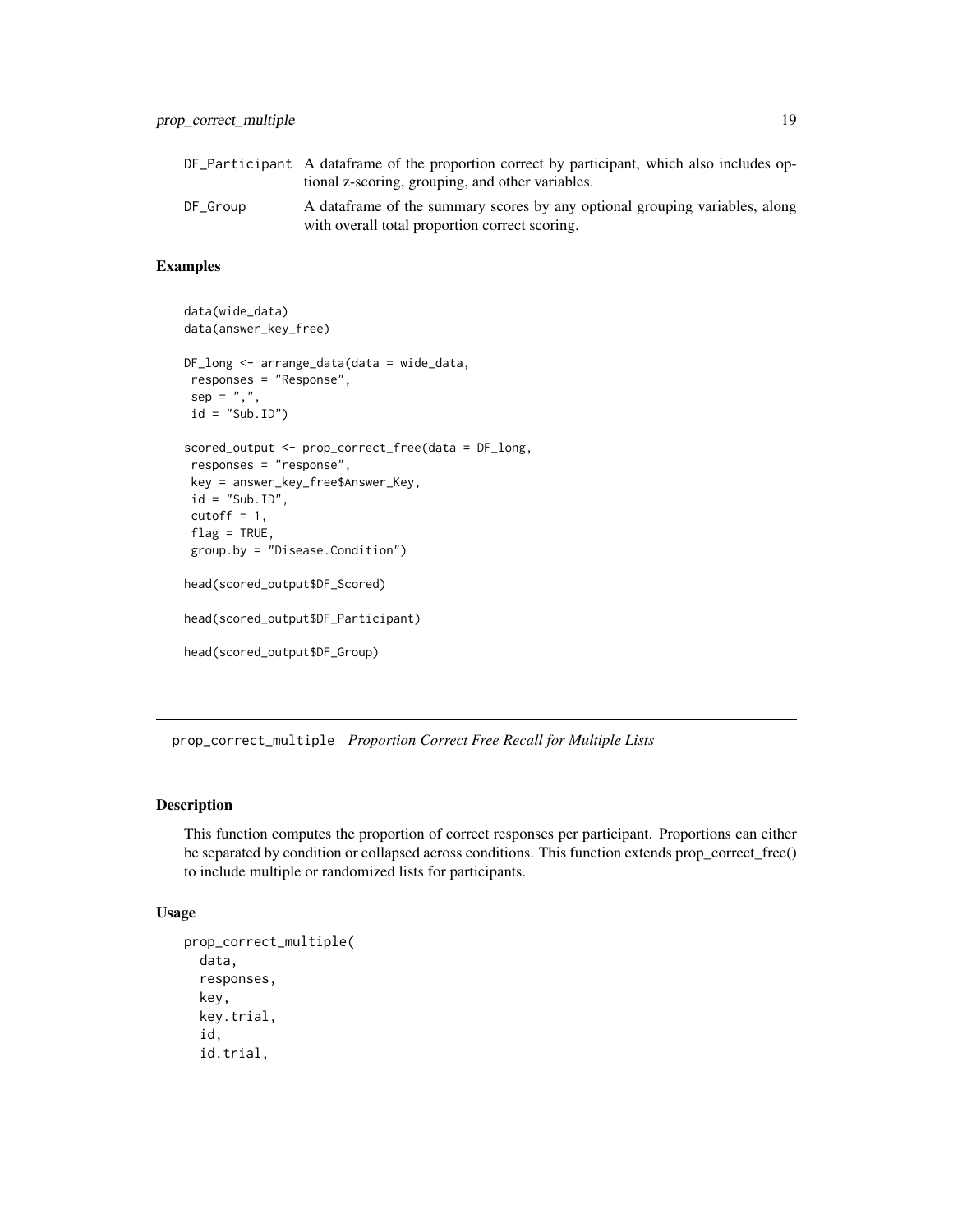```
cutoff = 0,
  flag = FALSE,
  group.py = NULL\mathcal{L}
```
# Arguments

| data      | a dataframe of the variables you would like to return. Other variables will be<br>included in the scored output and in the participant output if they are a one to<br>one match with the participant id.                                                                                                                                                      |
|-----------|---------------------------------------------------------------------------------------------------------------------------------------------------------------------------------------------------------------------------------------------------------------------------------------------------------------------------------------------------------------|
| responses | a column name in the dataframe that contains the participant answers for each<br>item in quotes (i.e., "column")                                                                                                                                                                                                                                              |
| key       | a vector containing the scoring key or data column name. This column does not<br>have to be included in the original dataframe.                                                                                                                                                                                                                               |
| key.trial | a vector containing the trial numbers for each answer. Note: If you input long<br>data (i.e., repeating trial-answer responses), we will take the unique combination<br>of the responses. If a trial number is repeated, you will receive an error. Key and<br>key.trial can also be a separate dataframe, depending on how your output data is<br>formatted. |
| id        | a column name containing participant ID numbers from the original dataframe.                                                                                                                                                                                                                                                                                  |
| id.trial  | a column name containing the trial numbers for the participant data from the<br>original dataframe. Note that the free response "key" trial and this trial number<br>should match. The trial key will be repeated for each answer a participant gave.                                                                                                         |
| cutoff    | a numeric value that determines the criteria for scoring (i.e., $0 =$ strictest, $5 =$ is<br>most lenient). The scoring criteria uses a Levenshtein distance measure to match<br>participant responses to the answer key.                                                                                                                                     |
| flag      | a logical argument if you want to flag participant scores that are outliers using<br>z-scores away from the mean score for group                                                                                                                                                                                                                              |
| group.by  | an optional argument that can be used to group the output by condition columns.<br>These columns should be in the original data frame and concatenated $c()$ if there<br>are multiple columns                                                                                                                                                                 |

# Details

Note: other columns included in the dataframe will be found in the final scored dataset. If these other columns are between subjects data, they will also be included in the participant dataset (i.e., there's a one to one match of participant ID and column information).

### Value

| DF_Scored | The dataframe of the original response, answer, scoring, and any other or group-             |
|-----------|----------------------------------------------------------------------------------------------|
|           | ing variables. This dataframe can be used to determine if the cutoff score and               |
|           | scoring matched your answer key as intended. Distance measures are not per-                  |
|           | fect! Issues and suggestions for improvement are welcome.                                    |
|           | DF_Participant A dataframe of the proportion correct by participant, which also includes op- |
|           | tional z-scoring, grouping, and other variables.                                             |
| DF_Group  | A dataframe of the summary scores by any optional grouping variables, along                  |
|           | with overall total proportion correct scoring.                                               |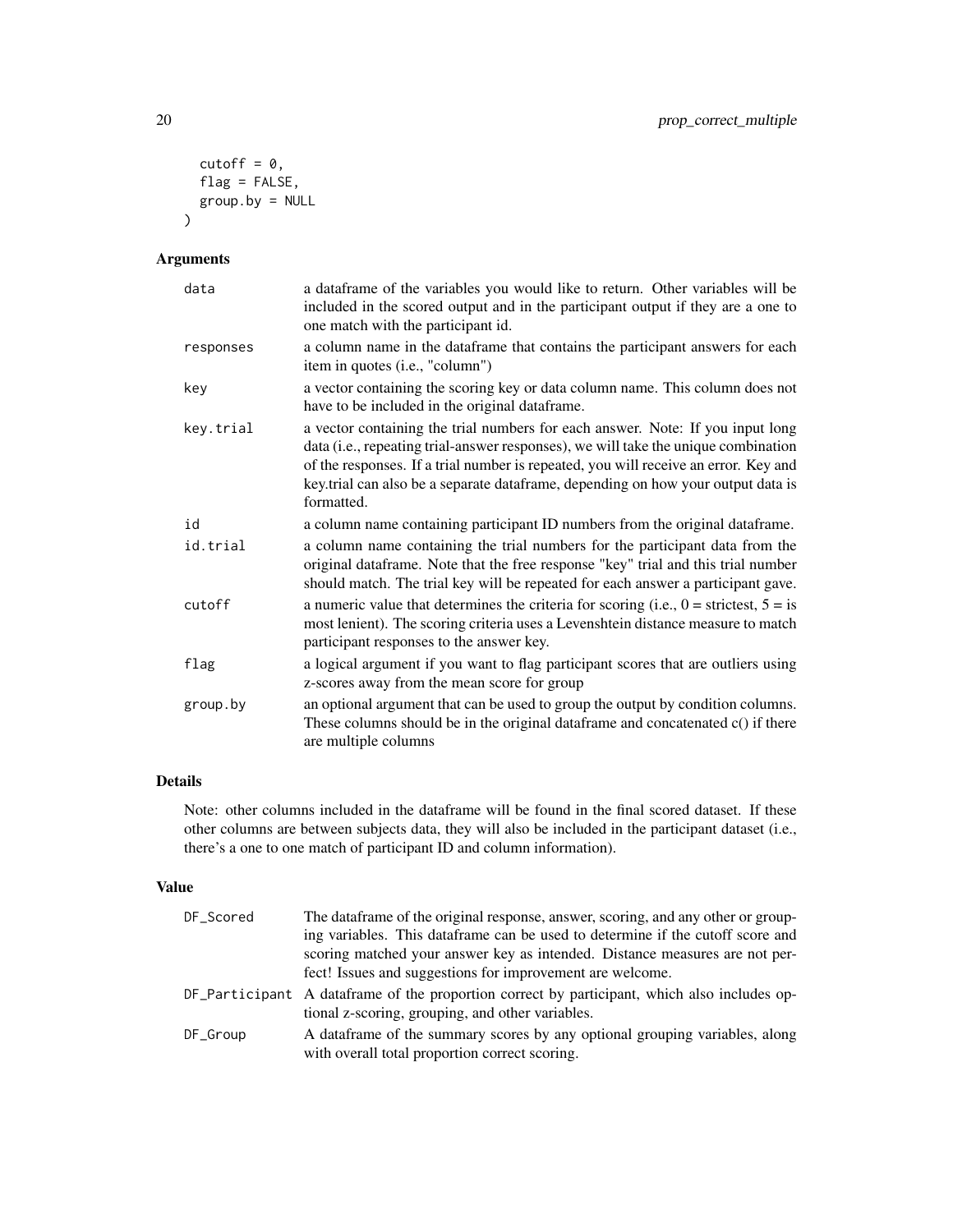# <span id="page-20-0"></span>Examples

```
data("multi_data")
data("multi_answers")
DF_long <- arrange_data(data = multi_data,
                       responses = "Response",
                       sep = " " " ,id = "Sub.ID"repeated = "List.Number")
library(reshape)
multi_answers$position <- 1:nrow(multi_answers)
answer_long <- melt(multi_answers,
                    measured = colnames(multi_answers),
                    id = "position")
colnames(answer_long) <- c("position", "List.ID", "Answer")
answer_long$List.ID <- gsub(pattern = "List",
                            replacement = "",
                            x = answer_long$List.ID)
DF_long$response <- tolower(DF_long$response)
answer_long$Answer <- tolower(answer_long$Answer)
answer_long$Answer <- gsub(" ", "", answer_long$Answer)
scored_output <- prop_correct_multiple(data = DF_long,
                                    responses = "response",
                                    key = answer_long$Answer,
                                    key.trial = answer_long$List.ID,
                                    id = "Sub.ID".id.trial = "List.Number",
                                    cutoff = 1,
                                    flag = TRUE)
head(scored_output$DF_Scored)
```
head(scored\_output\$DF\_Participant)

prop\_correct\_sentence *Proportion Correct for Sentences*

# Description

This function computes the proportion of correct sentence responses per participant. Proportions can either be separated by condition or collapsed across conditions. You will need to ensure each trial is marked with a unique id to correspond to the answer key.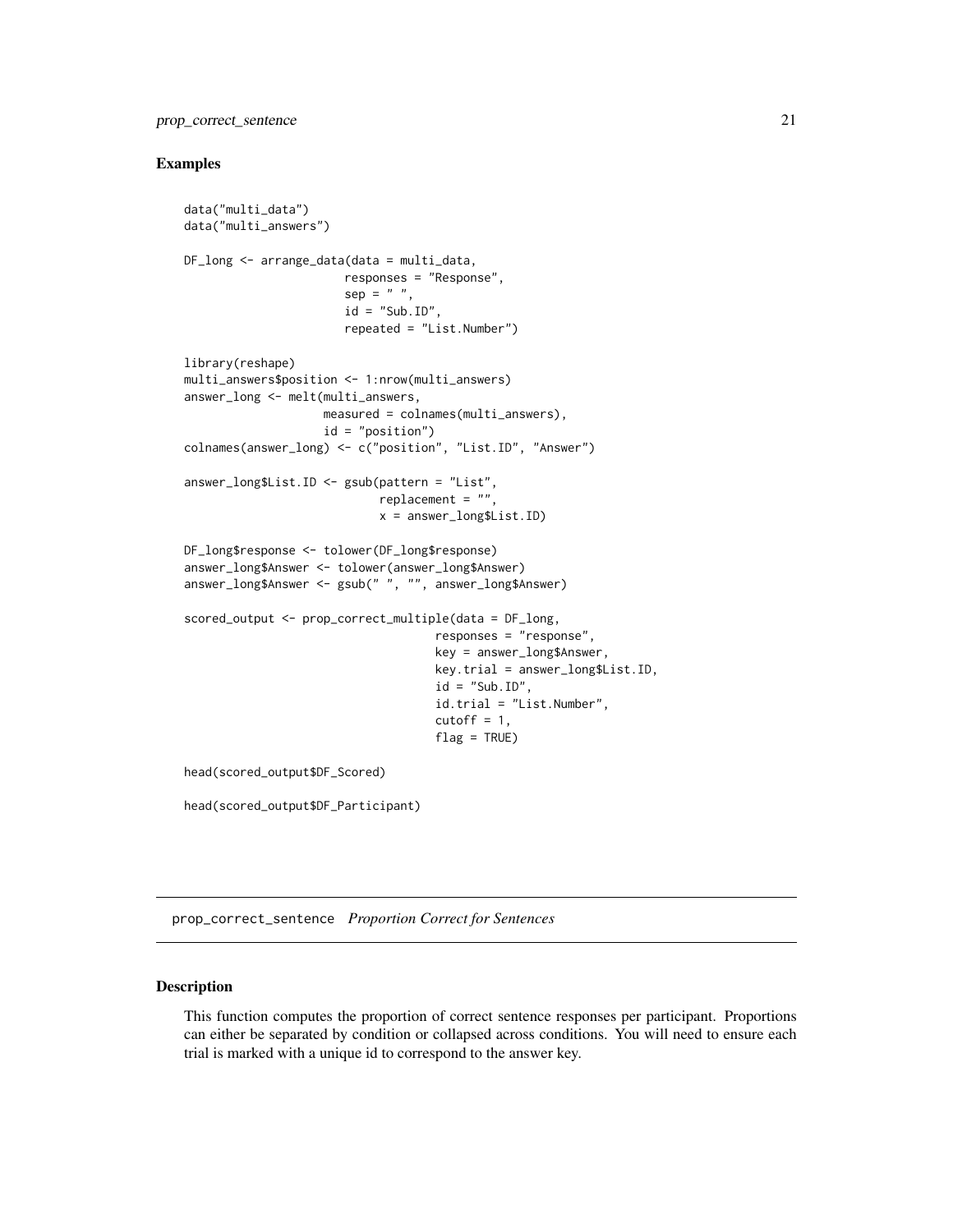# Usage

```
prop_correct_sentence(
 data,
  responses,
 key,
 key.trial,
  id,
  id.trial,
  cutoff = 0,
  flag = FALSE,
 group.py = NULL,token.split = ")
```
# Arguments

| data        | a dataframe of the variables you would like to return. Other variables will be<br>included in the scored output and in the participant output if they are a one to<br>one match with the participant id.                                                                                                                                                      |
|-------------|---------------------------------------------------------------------------------------------------------------------------------------------------------------------------------------------------------------------------------------------------------------------------------------------------------------------------------------------------------------|
| responses   | a column name in the dataframe that contains the participant answers for each<br>item in quotes (i.e., "column")                                                                                                                                                                                                                                              |
| key         | a vector containing the scoring key or data column name. This column does not<br>have to be included in the original dataframe.                                                                                                                                                                                                                               |
| key.trial   | a vector containing the trial numbers for each answer. Note: If you input long<br>data (i.e., repeating trial-answer responses), we will take the unique combination<br>of the responses. If a trial number is repeated, you will receive an error. Key and<br>key.trial can also be a separate dataframe, depending on how your output data is<br>formatted. |
| id          | a column name containing participant ID numbers from the original dataframe                                                                                                                                                                                                                                                                                   |
| id.trial    | a column name containing the trial numbers for the participant data from the<br>original dataframe                                                                                                                                                                                                                                                            |
| cutoff      | a numeric value that determines the criteria for scoring (i.e., $0 =$ strictest, $5 =$ is<br>most lenient). The scoring criteria uses a Levenshtein distance measure to match<br>participant responses to the answer key.                                                                                                                                     |
| flag        | a logical argument if you want to flag participant scores that are outliers using<br>z-scores away from the mean score for group                                                                                                                                                                                                                              |
| group.by    | an optional argument that can be used to group the output by condition columns.<br>These columns should be in the original data frame and concatenated $c()$ if there<br>are multiple columns                                                                                                                                                                 |
| token.split | an optional argument that can be used to delineate how to separate tokens. The<br>default is a space after punctuation and additional spacing is removed.                                                                                                                                                                                                     |

# Details

Note: other columns included in the dataframe will be found in the final scored dataset. If these other columns are between subjects data, they will also be included in the participant dataset (i.e., there's a one to one match of participant ID and column information).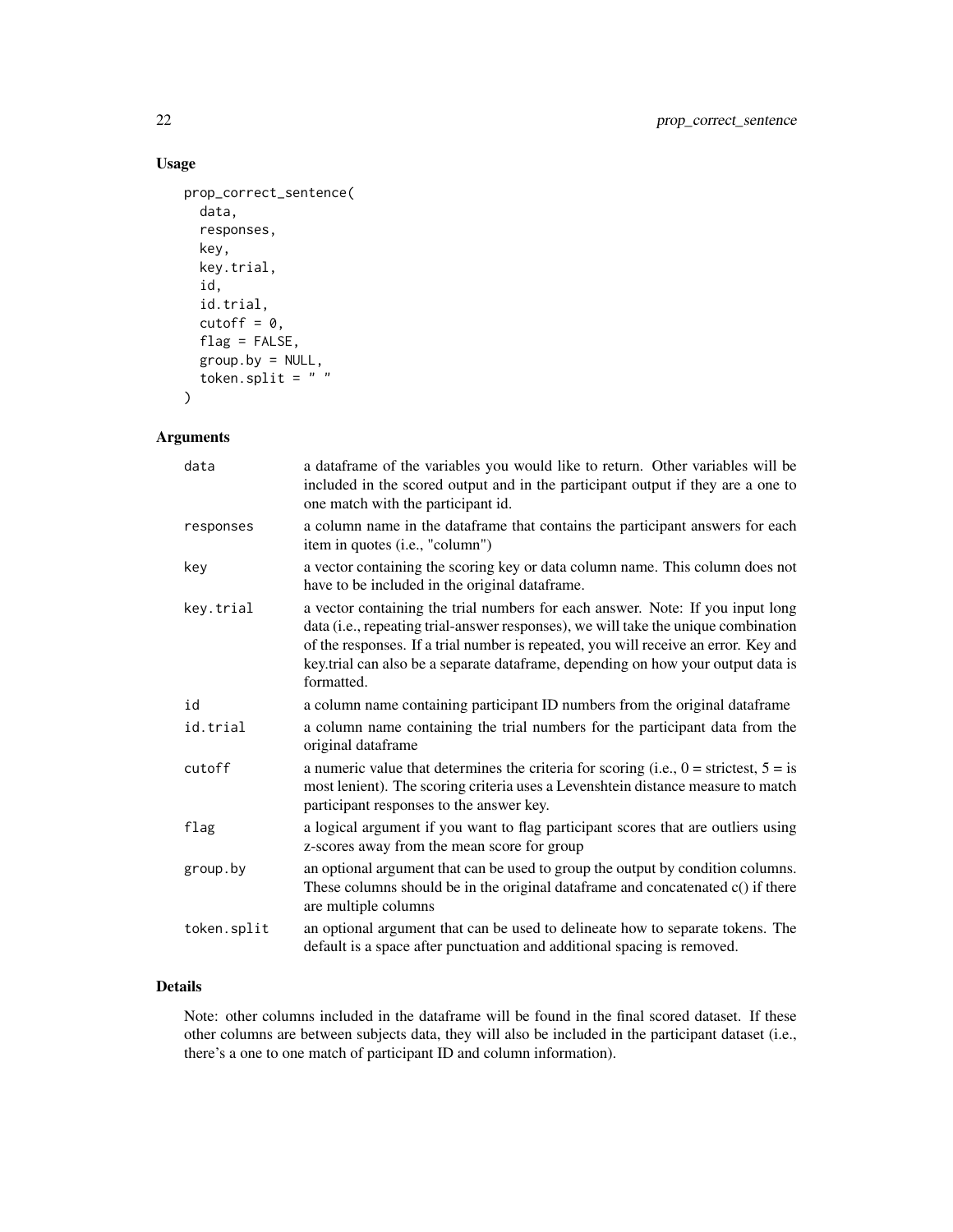#### <span id="page-22-0"></span>rater\_data 23

#### Value

| DF_Scored | The dataframe of the original response, answer, scoring, and any other or group-<br>ing variables. This dataframe can be used to determine if the cutoff score and<br>scoring matched your answer key as intended. Distance measures are not per-<br>fect! Issues and suggestions for improvement are welcome. |
|-----------|----------------------------------------------------------------------------------------------------------------------------------------------------------------------------------------------------------------------------------------------------------------------------------------------------------------|
|           | DF_Participant A dataframe of the proportion correct by participant, which also includes op-<br>tional z-scoring, grouping, and other variables.                                                                                                                                                               |
| DF_Group  | A data frame of the summary scores by any optional grouping variables, along<br>with overall total proportion correct scoring.                                                                                                                                                                                 |

# Examples

```
#This data contains sentence recall test with responses and answers together.
#You can use a separate answer key, but this example will show you an
#embedded answer key. This example also shows how you can use different
#stimuli across participants (i.e., each person sees a randomly selected
#set of trials from a larger set).
data(sentence_data)
scored_output <- prop_correct_sentence(data = sentence_data,
responses = "Response",
key = "Sentence",
key.trial = "Trial.ID",
id = "Sub.ID",id.trial = "Trial.ID",
cutoff = 1,
flag = TRUE,group.by = "Condition",
token.split = ")
head(scored_output$DF_Scored)
head(scored_output$DF_Participant)
head(scored_output$DF_Group)
```
rater\_data *Rater Data*

#### Description

Dataset that contains scoring and ratings for a recall test that was rated by two raters. Use with the kappa function as an example.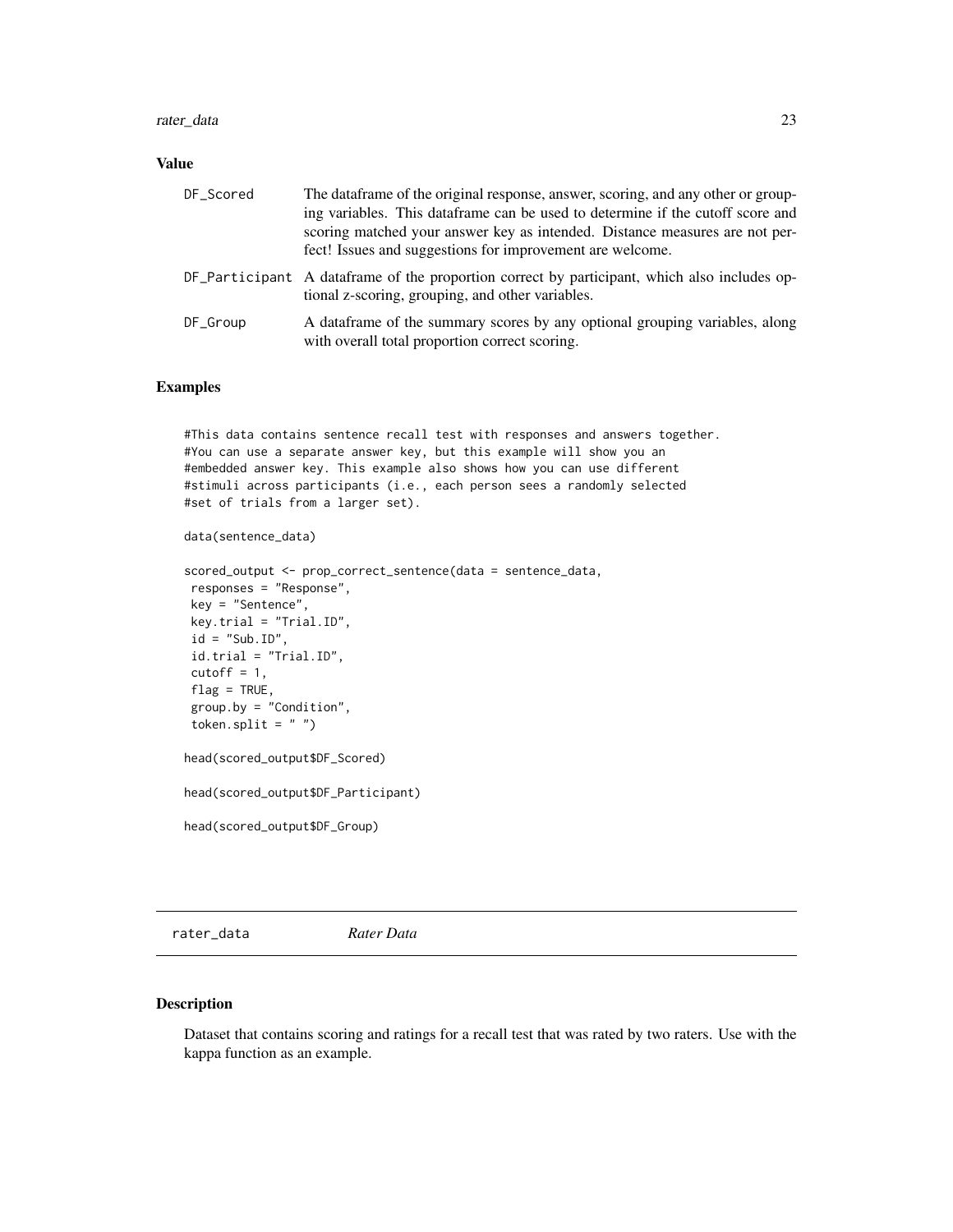#### Usage

data(rater\_data)

#### Format

A data frame of scored answers for inter-rater reliability

Sub.ID: the participant id rater1\_word: the word choice for the subject the rater selected rater1\_score: the score for the participant given by the rater rater2\_word: the word choice for the subject the rater selected rater2\_score: the score for the participant given by the rater

sentence\_data *Sentence Recall Data*

#### Description

Dataset that includes sentence recall data in long format. Participants were given a sentence to remember, and then asked to recall the words. This dataset is in long format, which is required for these functions.

#### Usage

```
data(sentence_data)
```
#### Format

A data frame of answers for a sentence recall test data

Sub.ID: the participant id Trial.ID: the id for the trial given to participant Sentence: the answer to the trial that the participant should have given Response: the response the participant gave to that trial Condition: the between subjects condition the participant was in

serial\_position *Serial Position Calculator*

#### Description

This function calculates the proportion correct of each item in the serial position curve. Data should include the participant's answers in long format (use arrange\_data() in this package for help), the answer key of the items in order, and a column that denotes the order a participant listed each item. The function will then calculate the items remembered within a window of 1 before or 1 after the tested position. The first and last positions must be answered in the correct place.

#### Usage

```
serial_position(data, position, answer, key, scored, group.by = NULL)
```
<span id="page-23-0"></span>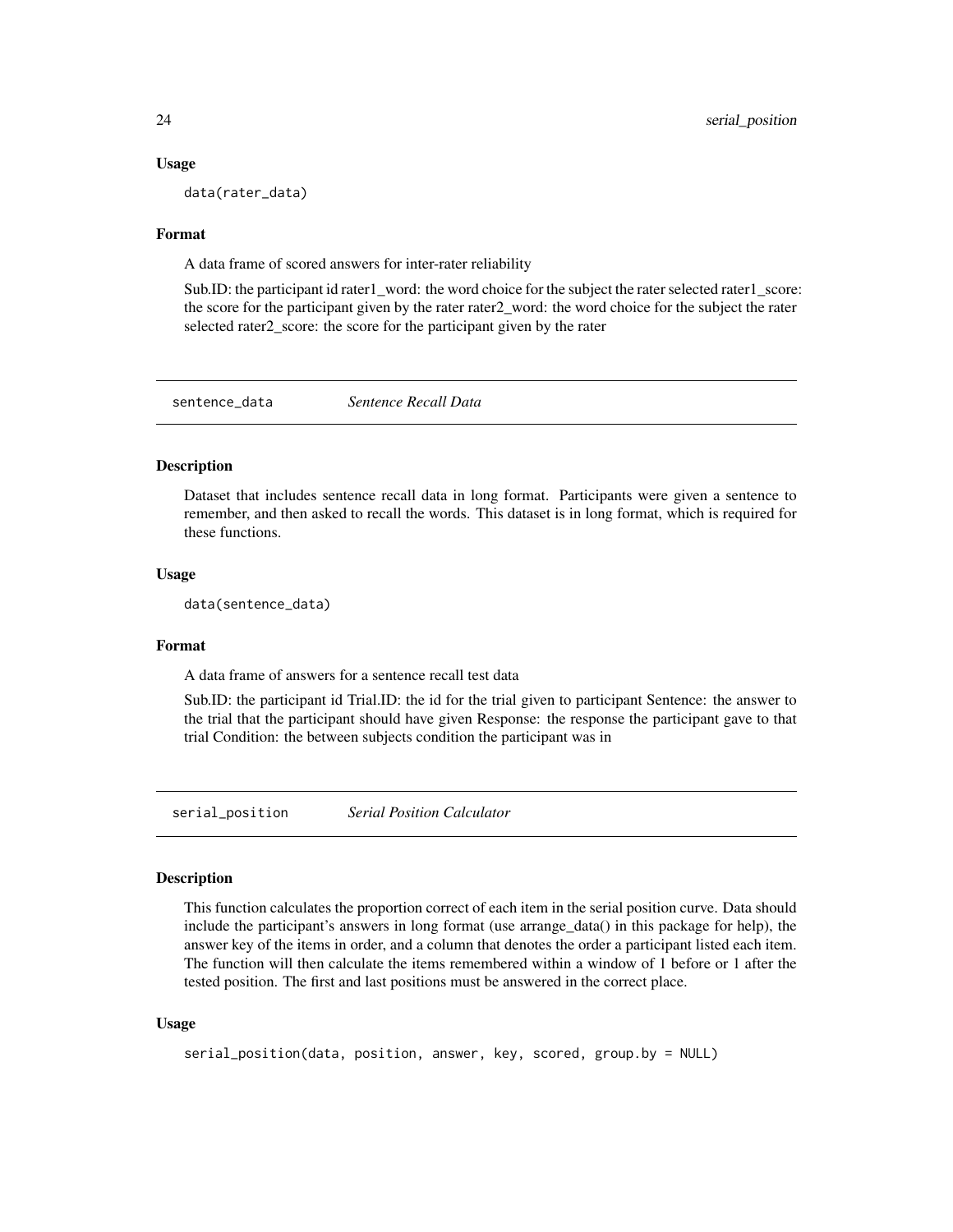# serial\_position 25

# Arguments

| data     | a dataframe of the scored free recall that you would like to calculate - use<br>prop_correct_free() for best formatting.                                                                                                                            |
|----------|-----------------------------------------------------------------------------------------------------------------------------------------------------------------------------------------------------------------------------------------------------|
| position | a column name in the data frame that contains answered position of each re-<br>sponse in quotes ( <i>i.e.</i> , "column")                                                                                                                           |
| answer   | a column name of the answer given for that position in the original data frame.                                                                                                                                                                     |
| key      | a vector containing the scoring key or data column name. This column does not<br>have to be included in the original dataframe. We assume your answer key is in<br>the tested position order. You should not include duplicates in your answer key. |
| scored   | a column in the original data frame indicating if the participant got the answer<br>correct $(1)$ or incorrect $(0)$ .                                                                                                                              |
| group.by | an optional argument that can be used to group the output by condition columns.<br>These columns should be in the original data frame and concatenated $c()$ if there<br>are multiple columns                                                       |

# Details

This output can then be used to create a serial position curve visualizations, and an example can be found in our manuscript/vignettes.

Important: The code is written assuming group.by variables are between subjects for an individual recall list. If repeated measures are used (i.e., there are multiple lists completed by each participant or multiple list versions), you should use this function several times, once on each list/answer key.

#### Value

| DF Serial | A data frame of the proportion correct for each tested position by any optional |
|-----------|---------------------------------------------------------------------------------|
|           | grouping variables included.                                                    |

# Examples

```
data(free_data)
data(answer_key_free2)
free_data <- subset(free_data,
List_Type == "Cat_Recall_L1")
DF_long <- arrange_data(data = free_data,
responses = "Response",
sep = " " "id = "Username")
scored_output <- prop_correct_free(data = DF_long,
responses = "response",
key = answer_key_free2$Answer_Key,
id = "Sub.ID",cutoff = 1,flag = TRUE,
```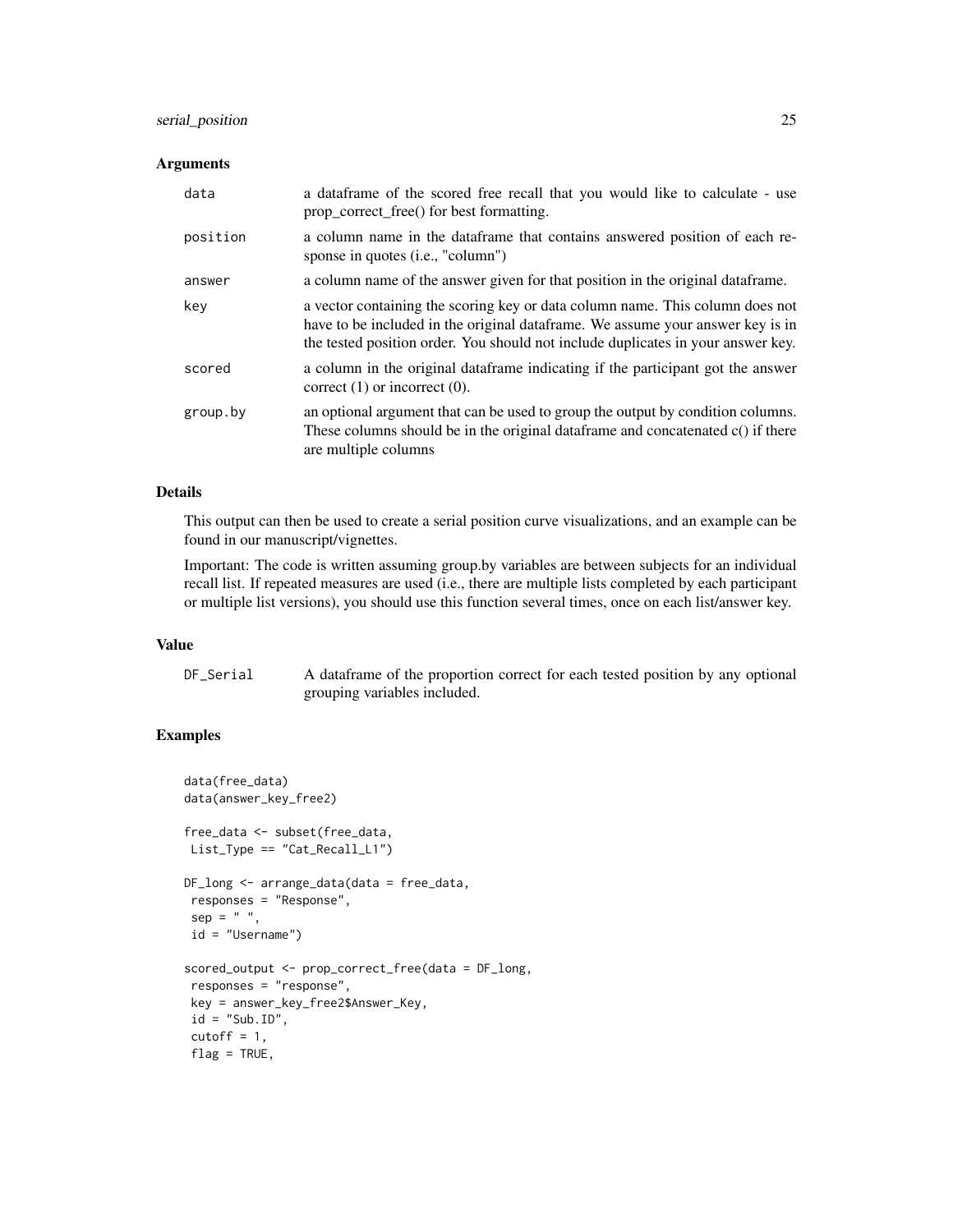```
group.by = "Version")
serial_output <- serial_position(data = scored_output$DF_Scored,
key = answer_key_free2$Answer_Key,
position = "position",
scored = "Scored",
answer = "Answer",
group.by = "Version")
head(serial_output)
```
serial\_position\_multiple

*Serial Position Calculator for Multiple Lists*

# Description

This function calculates the proportion correct of each item in the serial position curve. Data should include the participant's answers in long format (use arrange\_data() in this package for help), the answer key of the items in order, and a column that denotes the order a participant listed each item. The function will then calculate the items remembered within a window of 1 before or 1 after the tested position. The first and last positions must be answered in the correct place. Specifically, this function is an extension of serial\_position() for free recall when there are multiple lists or randomized lists.

# Usage

```
serial_position_multiple(
  data,
 position,
  answer,
  key,
 key.trial,
  id.trial,
  scored,
  group.py = NULL)
```
# Arguments

| data     | a data frame of the scored free recall that you would like to calculate - use<br>prop correct multiple() for best formatting. |
|----------|-------------------------------------------------------------------------------------------------------------------------------|
| position | a column name in the data frame that contains answered position of each re-<br>sponse in quotes (i.e., "column")              |
| answer   | a column name of the answer given for that position in the original data frame.                                               |

<span id="page-25-0"></span>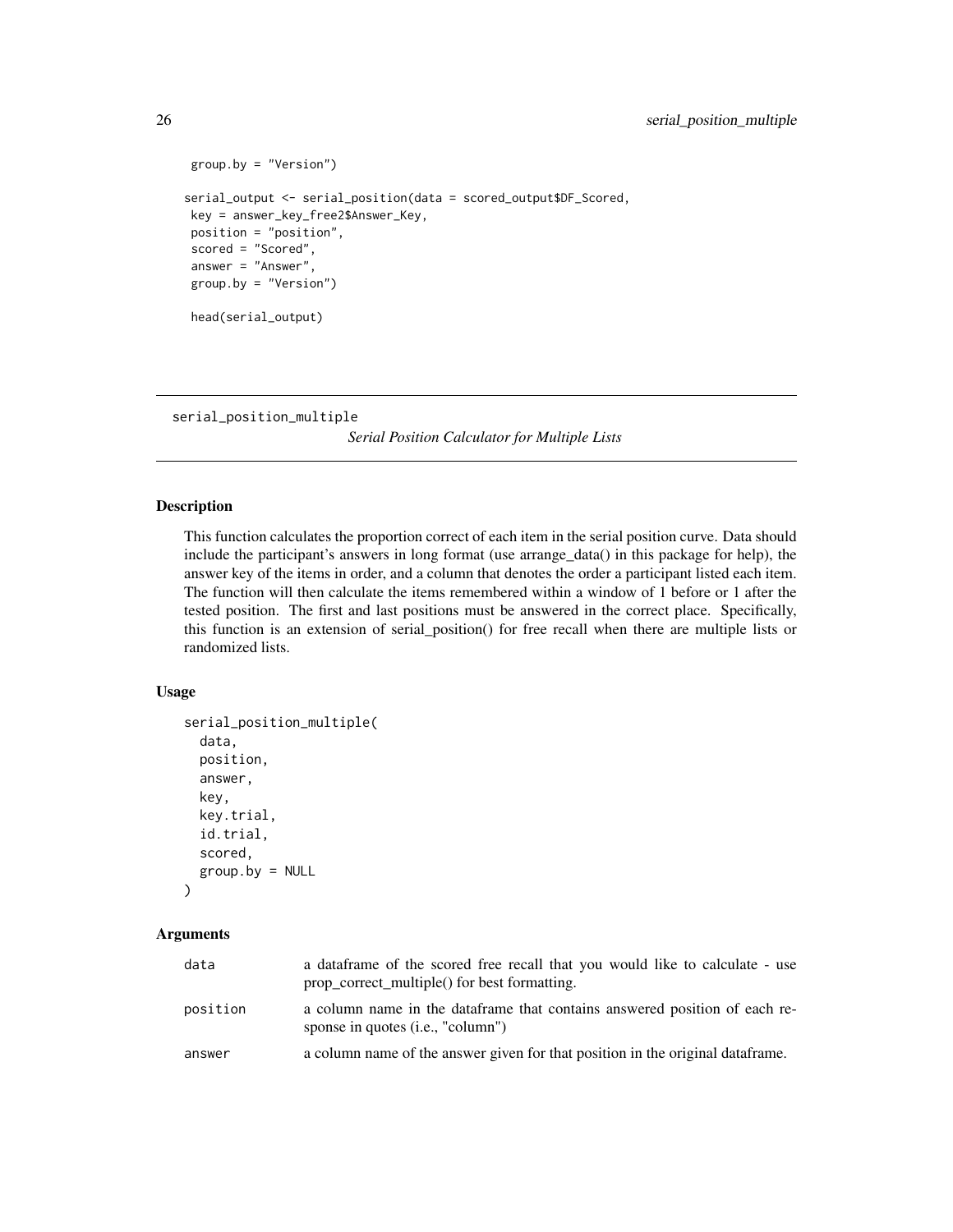| key       | a vector containing the scoring key or data column name. This column does not<br>have to be included in the original dataframe. We assume your answer key is in<br>the tested position order. You should not include duplicates in your answer key.                                                                                                                    |
|-----------|------------------------------------------------------------------------------------------------------------------------------------------------------------------------------------------------------------------------------------------------------------------------------------------------------------------------------------------------------------------------|
| key.trial | a vector containing the trial numbers for each answer. Note: If you input long<br>data ( <i>i.e.</i> , repeating trial-answer responses), we will take the unique combination<br>of the responses. If a trial number is repeated, you will receive an error. Key and<br>key.trial can also be a separate dataframe, depending on how your output data is<br>formatted. |
| id.trial  | a column name containing the trial numbers for the participant data from the<br>original dataframe. Note that the free response "key" trial and this trial number<br>should match. The trial key will be repeated for each answer a participant gave.                                                                                                                  |
| scored    | a column in the original data frame indicating if the participant got the answer<br>correct $(1)$ or incorrect $(0)$ .                                                                                                                                                                                                                                                 |
| group.by  | an optional argument that can be used to group the output by condition columns.<br>These columns should be in the original data frame and concatenated $c()$ if there<br>are multiple columns                                                                                                                                                                          |
|           |                                                                                                                                                                                                                                                                                                                                                                        |

# Details

This output can then be used to create a serial position curve visualizations, and an example can be found in our manuscript/vignettes.

#### Value

| DF Serial | A dataframe of the proportion correct for each tested position by any optional |
|-----------|--------------------------------------------------------------------------------|
|           | grouping variables included.                                                   |

# Examples

```
data("multi_data")
data("multi_answers")
DF_long <- arrange_data(data = multi_data,
                      responses = "Response",
                       sep = " " "id = "Sub.ID",repeated = "List.Number")
library(reshape)
multi_answers$position <- 1:nrow(multi_answers)
answer_long <- melt(multi_answers,
                   measured = colnames(multi_answers),
                    id = "position")
colnames(answer_long) <- c("position", "List.ID", "Answer")
answer_long$List.ID <- gsub(pattern = "List",
                            replacement = ",
                            x = answer_long$List.ID)
```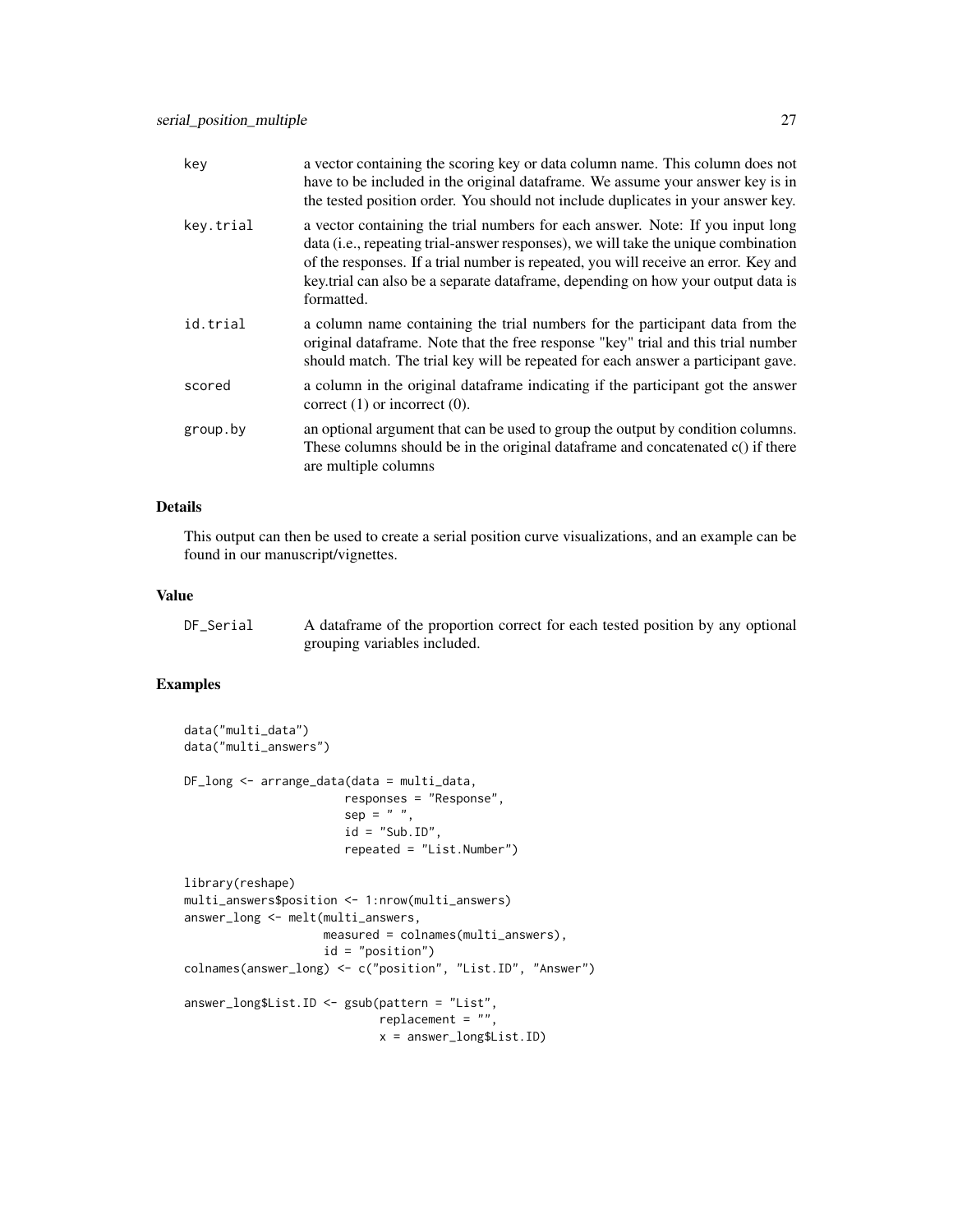```
DF_long$response <- tolower(DF_long$response)
answer_long$Answer <- tolower(answer_long$Answer)
answer_long$Answer <- gsub(" ", "", answer_long$Answer)
scored_output <- prop_correct_multiple(data = DF_long,
                                    responses = "response",
                                    key = answer_long$Answer,
                                    key.trial = answer_long$List.ID,
                                    id = "Sub.ID".id.trial = "List.Number",
                                    cutoff = 1,
                                    flag = TRUE)
head(scored_output$DF_Scored)
head(scored_output$DF_Participant)
serial_output <- serial_position_multiple(data = scored_output$DF_Scored,
                                         position = "position",
                                         answer = "Answer",
                                         key = answer_long$Answer,
                                         key.trial = answer_long$List.ID,
                                         scored = "Scored",
                                         id.trial = "List.Number")
 head(serial_output)
```
wide\_data *Free Recall Data in Wide Format*

# Description

Dataset that includes free recall data in long format. Participants were given a list of words to remember, and then asked to recall the words. This dataset is in wide format, which should be converted with arrange data.

### Usage

```
data(wide_data)
```
# Format

A data frame of answers for a free recall test data

Sub.ID: the participant id Response: the response the participant gave to the cue Disease.Condition: healthy or sick participant condition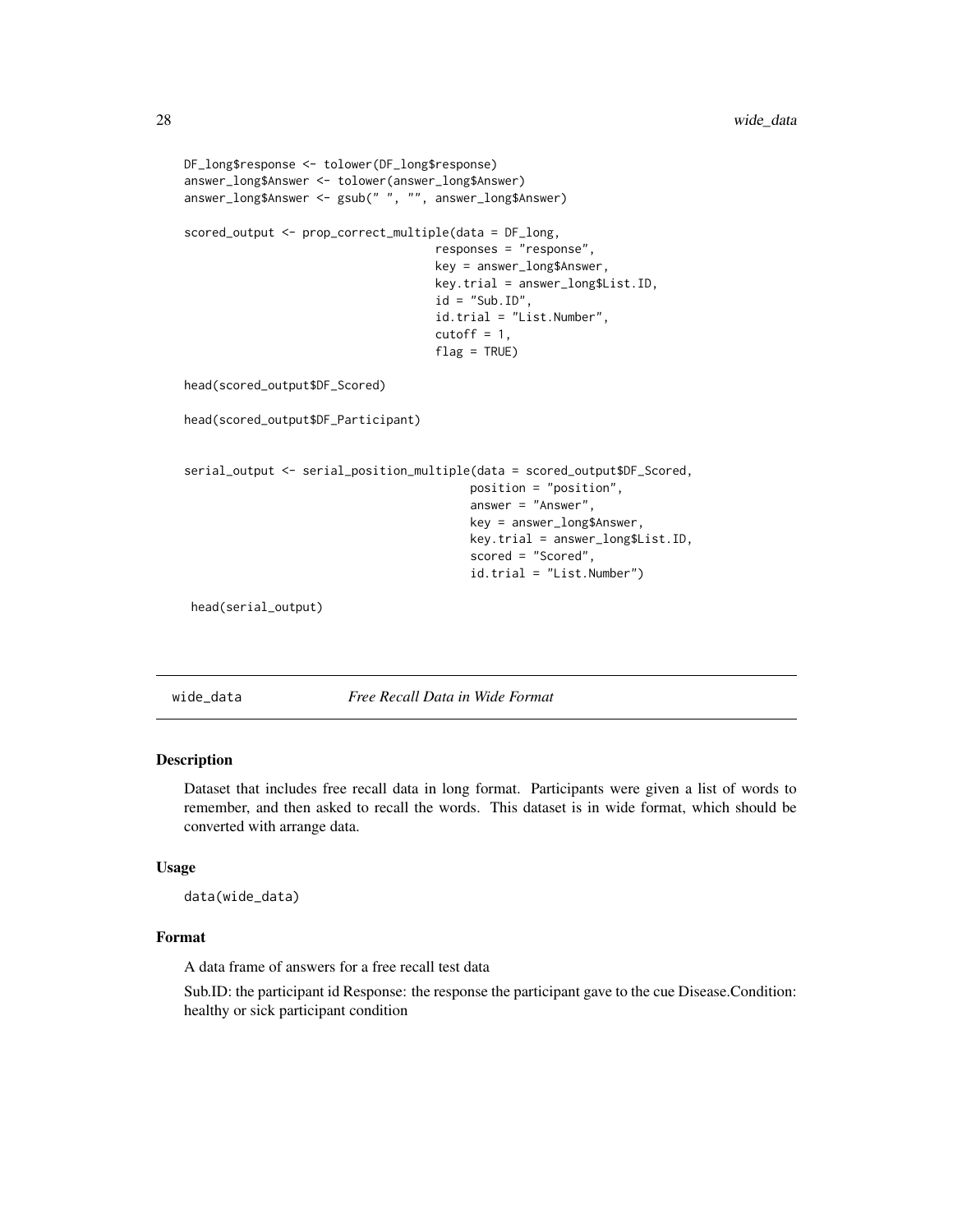# <span id="page-28-0"></span>**Index**

```
∗ arrange
    arrange_data, 3
∗ correct
    crp, 4
    crp_multiple, 6
    pfr, 12
    pfr_multiple, 13
    prop_correct_cued, 15
    prop_correct_free, 17
    prop_correct_multiple, 19
    prop_correct_sentence, 21
    serial_position, 24
    serial_position_multiple, 26
∗ cued
    prop_correct_cued, 15
∗ datasets
    answer_key_free, 2
    answer_key_free2, 3
    cued_data, 8
    cued_data_groupby, 8
    cued_recall_manuscript, 9
    9
    multi_answers, 11
    multi_data, 11
    rater_data, 23
    sentence_data, 24
    wide_data, 28
∗ data
    arrange_data, 3
∗ free
    crp, 4
    crp_multiple, 6
    pfr, 12
    pfr_multiple, 13
    prop_correct_free, 17
    prop_correct_multiple, 19
    serial_position, 24
    serial_position_multiple, 26
∗ kappa
```
kappa, [10](#page-9-0) ∗ long arrange\_data, [3](#page-2-0) ∗ position crp, [4](#page-3-0) crp\_multiple, [6](#page-5-0) pfr, [12](#page-11-0) pfr\_multiple, [13](#page-12-0) serial\_position, [24](#page-23-0) serial\_position\_multiple, [26](#page-25-0) ∗ proportion crp, [4](#page-3-0) crp\_multiple, [6](#page-5-0) pfr, [12](#page-11-0) pfr\_multiple, [13](#page-12-0) prop\_correct\_cued, [15](#page-14-0) prop\_correct\_free, [17](#page-16-0) prop\_correct\_multiple, [19](#page-18-0) prop\_correct\_sentence, [21](#page-20-0) serial\_position, [24](#page-23-0) serial\_position\_multiple, [26](#page-25-0) ∗ rating kappa, [10](#page-9-0) ∗ recall crp, [4](#page-3-0) crp\_multiple, [6](#page-5-0) pfr, [12](#page-11-0) pfr\_multiple, [13](#page-12-0) prop\_correct\_cued, [15](#page-14-0) prop\_correct\_free, [17](#page-16-0) prop\_correct\_multiple, [19](#page-18-0) prop\_correct\_sentence, [21](#page-20-0) serial\_position, [24](#page-23-0) serial\_position\_multiple, [26](#page-25-0) ∗ reliability kappa, [10](#page-9-0) ∗ scoring crp, [4](#page-3-0) crp\_multiple, [6](#page-5-0)